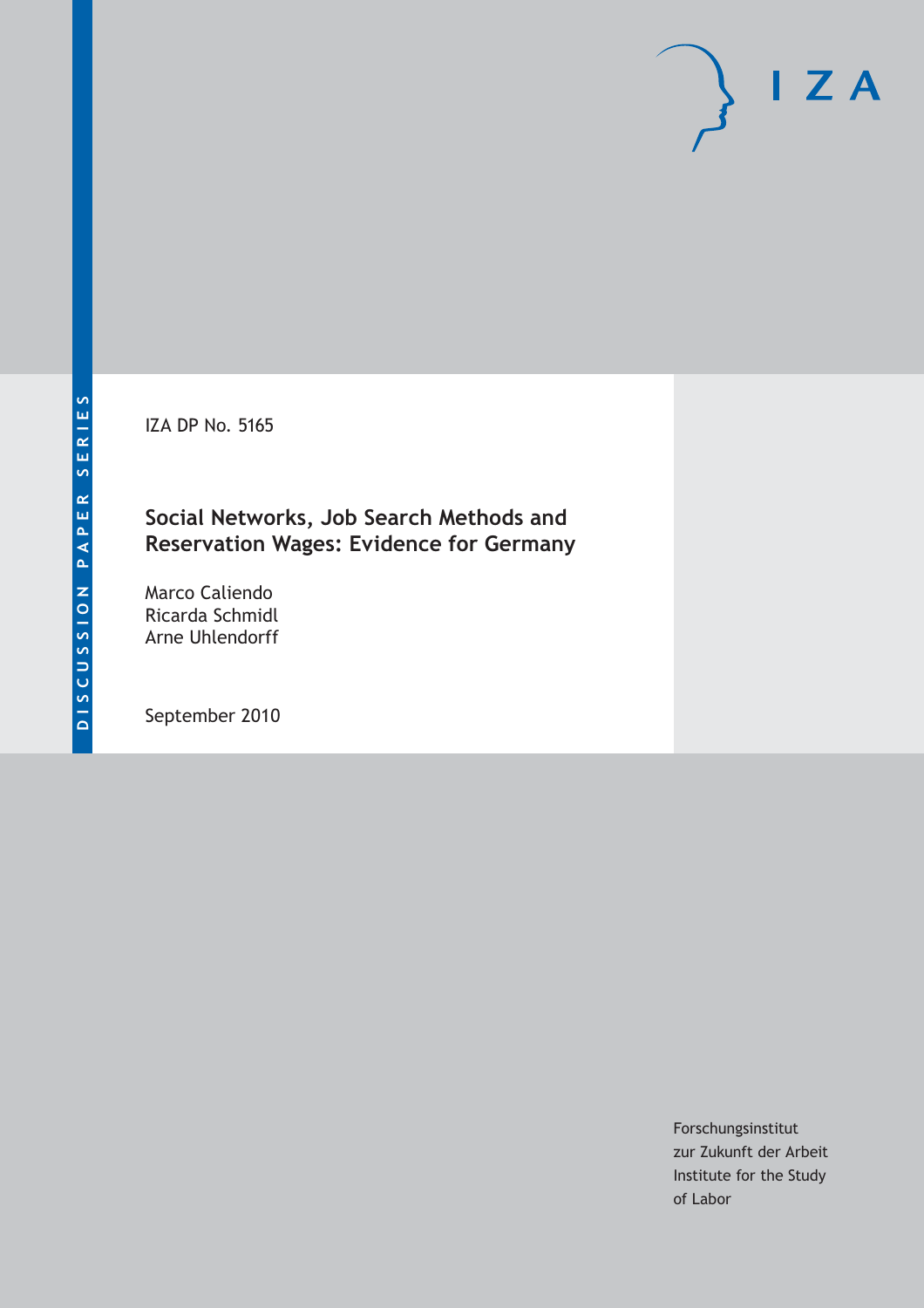# **Social Networks, Job Search Methods and Reservation Wages: Evidence for Germany**

# **Marco Caliendo**

*IZA, DIW Berlin and IAB* 

#### **Ricarda Schmidl**  *IZA*

# **Arne Uhlendorff**

*University of Mannheim, DIW Berlin and IZA* 

Discussion Paper No. 5165 September 2010

IZA

P.O. Box 7240 53072 Bonn Germany

Phone: +49-228-3894-0 Fax: +49-228-3894-180 E-mail: iza@iza.org

Any opinions expressed here are those of the author(s) and not those of IZA. Research published in this series may include views on policy, but the institute itself takes no institutional policy positions.

The Institute for the Study of Labor (IZA) in Bonn is a local and virtual international research center and a place of communication between science, politics and business. IZA is an independent nonprofit organization supported by Deutsche Post Foundation. The center is associated with the University of Bonn and offers a stimulating research environment through its international network, workshops and conferences, data service, project support, research visits and doctoral program. IZA engages in (i) original and internationally competitive research in all fields of labor economics, (ii) development of policy concepts, and (iii) dissemination of research results and concepts to the interested public.

IZA Discussion Papers often represent preliminary work and are circulated to encourage discussion. Citation of such a paper should account for its provisional character. A revised version may be available directly from the author.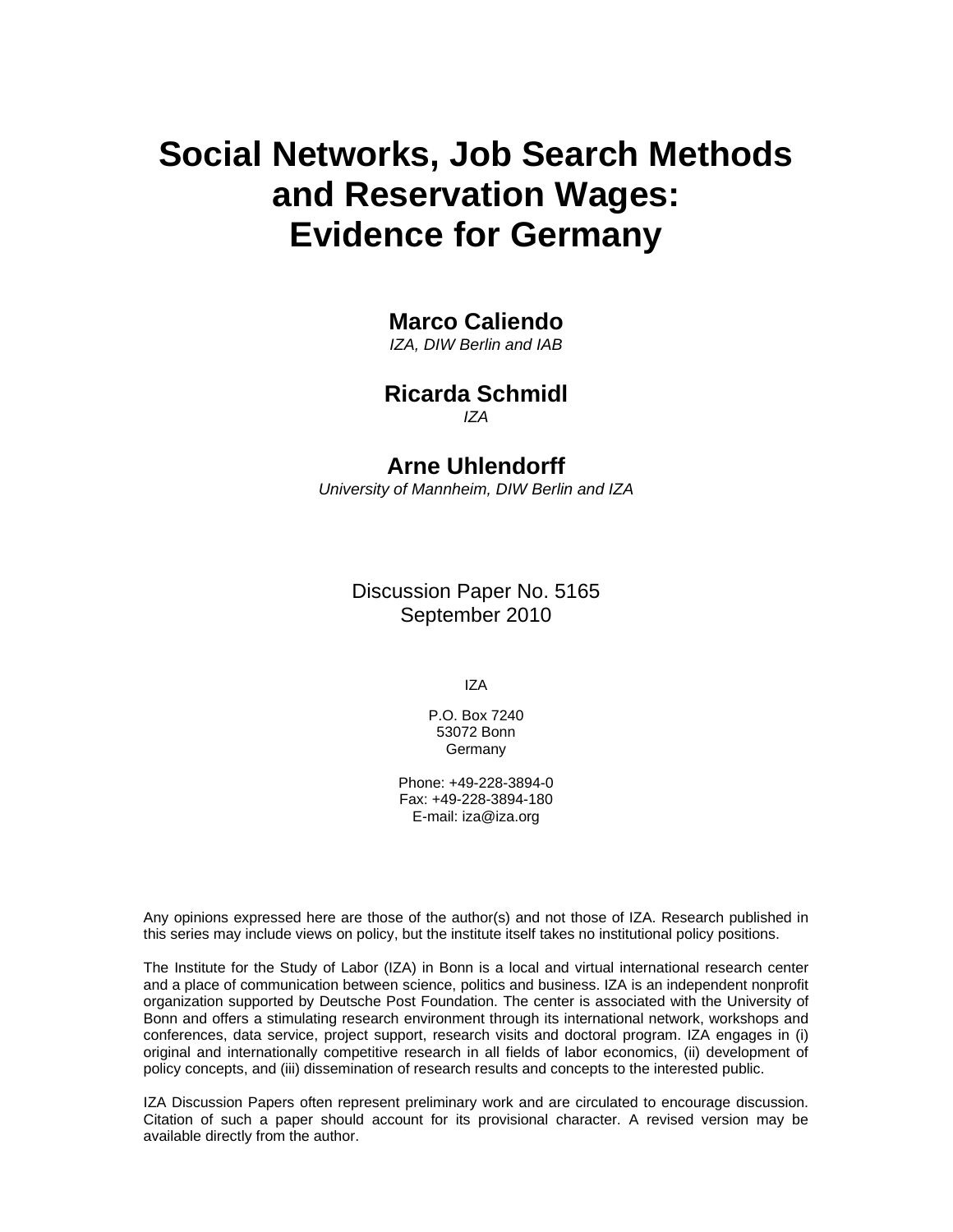IZA Discussion Paper No. 5165 September 2010

# **ABSTRACT**

# **Social Networks, Job Search Methods and Reservation Wages: Evidence for Germany\***

In this paper we analyze the relationship between social networks and the job search behavior of unemployed individuals. It is believed that networks convey useful information in the job search process such that individuals with larger networks should experience a higher productivity of informal search. Hence, job search theory suggests that individuals with larger networks use informal search channels more often and substitute from formal to informal search. Due to the increase in search productivity, it is also likely that individuals set higher reservation wages. We analyze these relations using a novel data set of unemployed individuals in Germany containing extensive information on job search behavior and direct measures for the social network of individuals. Our findings confirm theoretical expectations. Individuals with larger networks use informal search channels more often and shift from formal to informal search. We find that informal search is mainly considered a substitute for passive, less cost intensive search channels. In addition to that, we find evidence for a positive relationship between the network size and reservation wages.

JEL Classification: J64

Keywords: job search behavior, unemployment, social networks

Corresponding author:

Marco Caliendo IZA P.O. Box 7240 53072 Bonn Germany E-mail: caliendo@iza.org

-

<sup>\*</sup> The authors thank Gerard van den Berg, Corrado Giulietti, Ruby Henry and Ulf Rinne for helpful comments and suggestions. We also thank the participants in seminars and conferences at ESPE, ICSFN and IZA for valuable comments. The IAB (Nuremberg) kindly gave us permission to use the administrative data. Finally, we thank the German Research Foundation (DFG) for financial support of the project CA 829/1-1. The usual disclaimer applies.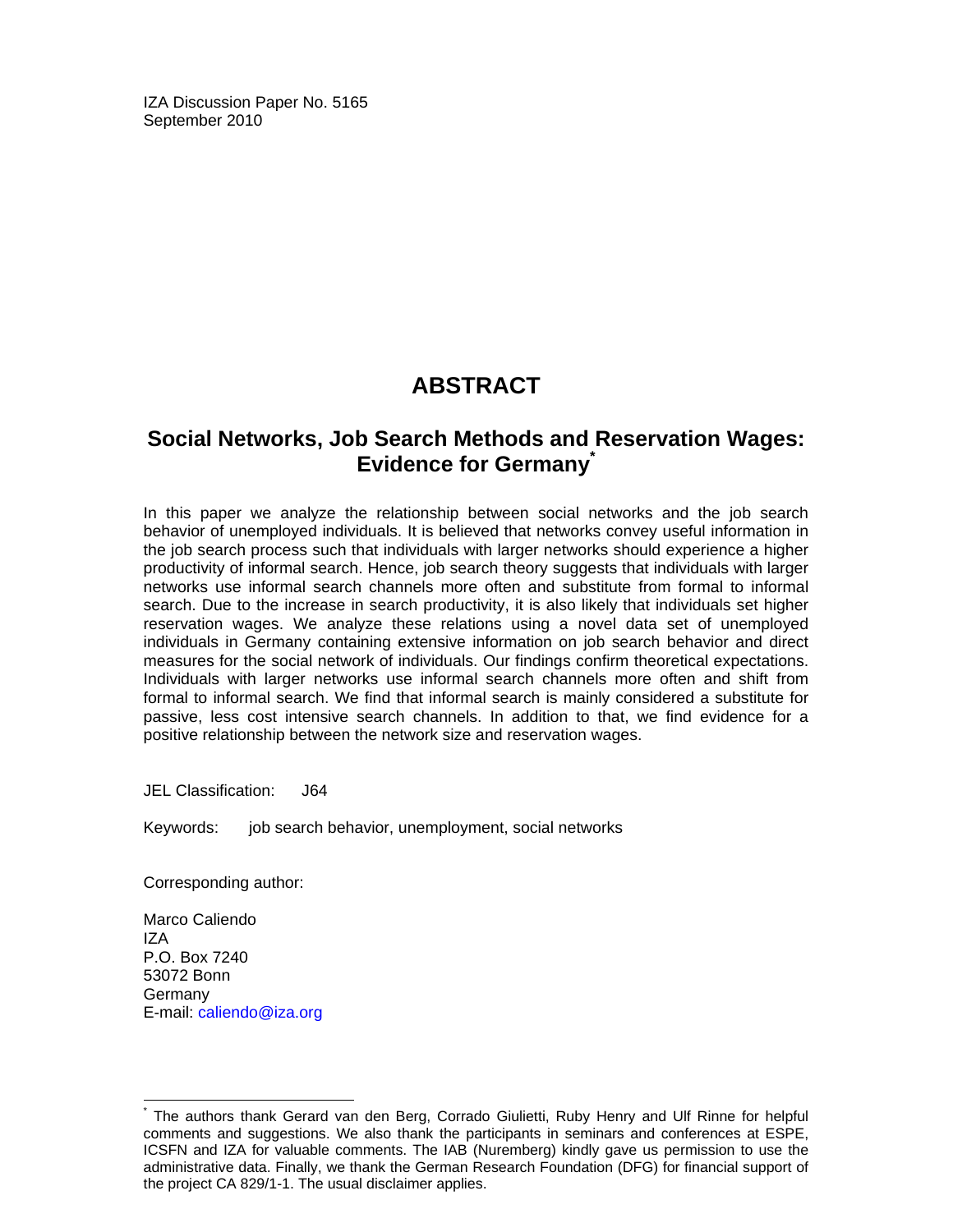### 1 Introduction

Social networks are an important source of information in the labor market and many workers find jobs through friends and relatives. Seminal studies by Rees (1966) and Granovetter (1995) show that a considerable part of the working population relies on personal contacts to obtain information about job offers. According to a recent study by Franzen and Hangartner (2006) around 44% of the workers in the U.S. and 34% of the workers in Germany have found their jobs through social networks.<sup>1</sup> The widespread use of informal search channels has given rise to an extensive body of literature investigating the effect of networks and informal search on labor market outcomes.

One reasonable assumption is that informal job contacts reduce informational asymmetry by lowering uncertainty about the job match quality for both, employees and the employers (see, e.g., Montgomery, 1991). In terms of labor market outcomes, this mechanism should lead to higher wages and longer job tenures. However, the empirical evidence is rather mixed. In particular, it has been found that informal search success can be associated with a premium as well as with a penalty in terms of wages and employment stability (compare, e.g., Ioannides and Datcher Loury, 2004 and Mouw, 2003 for extensive overviews). More recent studies focus on the quality of the information transmitted via the network. It is argued that the productivity of the network is determined by the characteristics of individuals composing the network, and it is expected that the employment status of individuals within a network are correlated with each other (compare Calvo-Armengol and Jackson, 2007).<sup>2</sup>

A related strand of literature analyzes job search outcomes by explicitly modeling the job search process. As individuals tend to use several sources of information during job search, particular attention is paid to the choice of search channels and its impact on labor market outcomes (see e.g. Holzer, 1988, van den Berg and van der Klaauw, 2006 and Weber and Mahringer, 2008). Based on theoretical job search models with differential search channels, these studies derive implications from changes in productivity or costs of search on the search channel choice, search intensity, and corresponding labor market outcomes.

In this paper we link directly observable information on social networks to the job search behavior of the unemployed. In contrast to previous studies focusing on the effect of informal search on realized search outcomes, we explicitly study the effect of the extent of networks on the choices individuals make in the job search process. This approach allows us to shed some light into the "black box" of the interplay between social networks and the job search choices of individuals, which has to date received little attention in the literature. If the assumption that networks convey relevant job-information holds, it is likely that well-connected individuals receive more job offers through their network than

<sup>&</sup>lt;sup>1</sup>These numbers are based on the International Social Survey Program (ISSP) 2001.

<sup>2</sup>However, the corresponding data requirements in terms of the quality of the individual network are high and usually not met in conventional survey data. Therefore, some studies approximate the network quality, for example, with the characteristics of the neighborhood of the individuals (see, e.g., Topa, 2001 and Bayer, Ross, and Topa, 2008). See Cappellari and Tatsiramos (2010) for a recent empirical analysis with directly observed network quality.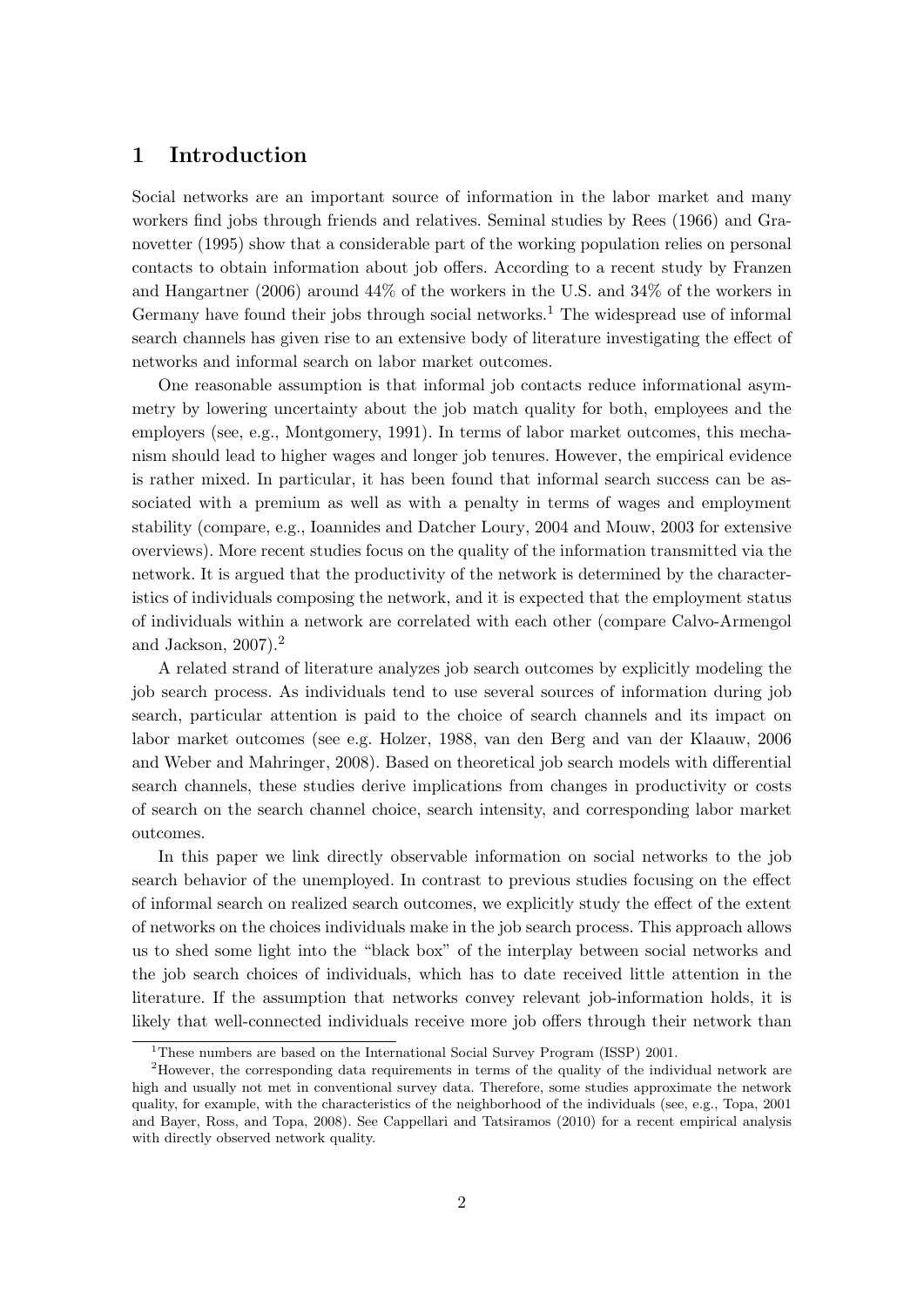individuals with lower levels of social contacts. In turn, if networks do play a role in the job search process, it is expected that individuals adjust their search behavior contingent on the network they possess. For this purpose, we distinguish between two different search channels: formal and informal search. Formal search is defined as search by newspaper advertisements, internet, public employment office, etc., while informal search refers to search via friends and relatives. We discuss potential effects of network size on job search efforts and reservation wages within a theoretical framework that is closely related to the studies of van den Berg and van der Klaauw (2006), Holzer (1988), and Weber and Mahringer (2008).

Our empirical analysis is based on the IZA Evaluation Data Set (see Caliendo et al., 2010, for details). This unique data set consists of around 17,000 individuals who had become unemployed between late 2007 and early 2008. The data provide detailed information on search behavior, social networks and different psychological traits including locus of control. Hence, the data allow us to observe the job search process of unemployed in detail, i.e., the types of search channels they use, their intensity of search, as well as their reservation wage. In our analysis we link these variables to social network indicators, measured by the number of close friends and the contact frequency to former colleagues.

The set up of our data has several advantages allowing a direct analysis of the relation between networks and job search choices. First of all, the interviews were conducted around seven weeks after entering unemployment. The fact that all individuals are interviewed at a very early point in time during their unemployment spell, reduces the problem of potential reverse causality, which is a typical concern of studies on the relationship between concepts like social networks or non-cognitive skills and labor market outcomes.<sup>3</sup> Another concern is that the size of the network might be correlated with unobserved heterogeneity which simultaneously has an impact on the job search behavior. In order to control for this potential omitted variable bias we exploit a rather informative set of observable characteristics including personality traits, previous labor market outcomes and other socio-demographic characteristics of the individual. Given this unusually rich set of individual information, exploring the relationship between networks and job search behavior conditional on observable characteristics seems to be a reasonable strategy. As mentioned above, recent research has stressed the importance of observing the quality of the network in explaining the heterogenous impact of social networks on labor market outcomes. Since we do not observe the quality of the network, i.e., we do not have any information on labor market characteristics of friends or colleagues, we cannot deduce whether the network of friends is likely to convey helpful information for the unemployed. However, if individuals decide to use informal search channels, the assumption that larger networks convey more information is still likely to hold, independent of the network quality. For the interpretation of the results it is important to note that the measured impact captures only one dimension, the size of a network.

Our results show that search behavior is indeed influenced by the presence of social

<sup>&</sup>lt;sup>3</sup>Alternatively, one could model the interdependencies between network formation and employment dynamics explicitly, see for example Bramoulle and Saint-Paul (2010). For this approach one needs panel data in order to explore individual variation over time.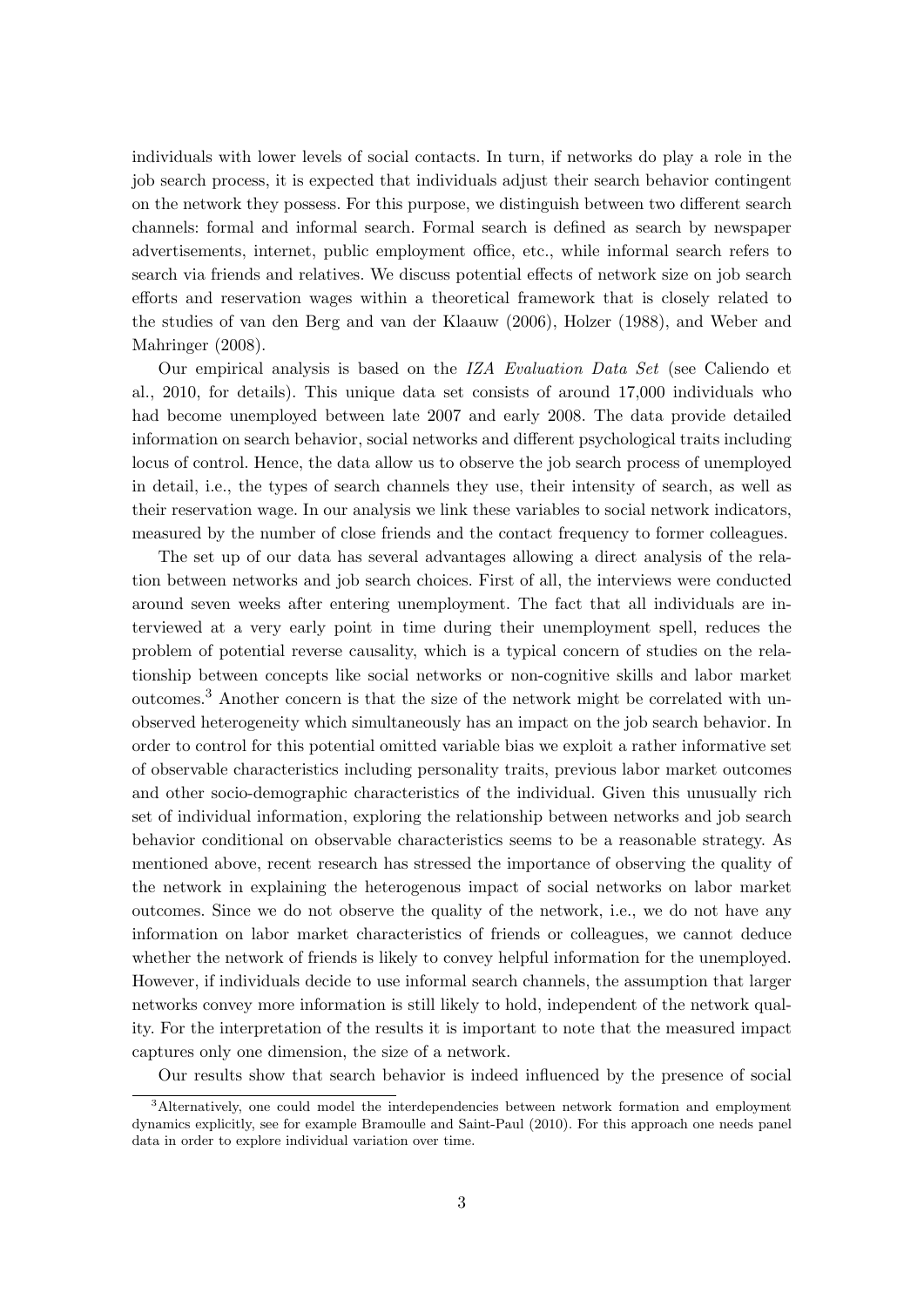contacts. In particular, we find evidence that individuals with larger networks substitute informal search at the cost of formal search effort. This is especially the case for passive formal search methods, i.e., informational sources that generate rather unspecific types of job offers at low relative costs. In line with the predictions of the theoretical model, we also find significantly positive effects of an increase in the network size on reservation wages. Our results further show the importance of including personality traits, e.g., openness and extraversion, in the analysis of social networks. Once we control for personality traits, the impact of our network indicators on the use of formal search model gets stronger, while the impact on reservation wages gets weaker.

The outline of this paper is as follows. Section 2 summarizes some related literature on job search choices of individuals. Section 3 presents the theoretical framework from which we derive our testable implications. Section 4 describes the IZA Evaluation Data Set in more detail, specifies the sampling strategy for the estimation sample and motivates the choices of the network information used. In Section 5 we present our estimation strategy as well as the results; Section 6 concludes.

# 2 Previous Empirical Findings

Many studies have shown that unemployed workers use multiple channels of job search and that the majority of unemployed workers makes use of informal channels (compare for evidence from different European countries, Pellizzari, 2010). In the standard partial job search model with endogenous search effort, unemployed individuals use one general search channel and choose an optimal search effort  $s^*$  and a reservation wage  $\phi$  in order to maximize their utility (see, e.g., Mortensen, 1986). The reservation wage defines the "stopping rule" and corresponds to the wage offer for which the present value of ongoing search equals the present value of accepting the wage offer, i.e., every wage offer above  $\phi$ will be accepted. In the analysis of job search with multiple search channels it is assumed that the choice of a particular search channel and the channel-specific search effort is determined by the relative efficiency of that channel in generating acceptable job offers.<sup>4</sup>

An early example for a study on the determinants of the choice of search methods and its effectiveness is Holzer (1988). Using a sample of unemployed youths—who are interviewed at different points in time during their unemployment spell—he finds that the main determinants of search channel use are the relative costs in terms of time spent on a particular channel for generating job offers and acceptances. Blau and Robins (1990) also analyze job search choices and outcomes, emphasizing the differences between search of unemployed and employed individuals. As in Holzer (1988), they find heterogeneous job offer arrival and acceptance rates for the different channels. However, as they do not observe the channel specific search effort, they are not able to identify whether the differential success rates are explained by differential effectiveness of these search channels or by differential use. More recently, Weber and Mahringer (2008) conducted a similar

<sup>4</sup>For a theoretical equilibrium analysis on the effects of formal and informal search on labor market outcomes see, e.g., Mortensen and Vishwanath (1994). In their model they provide a rationale for workers with a higher probability of obtaining job offers through employed contacts earning more in equilibrium.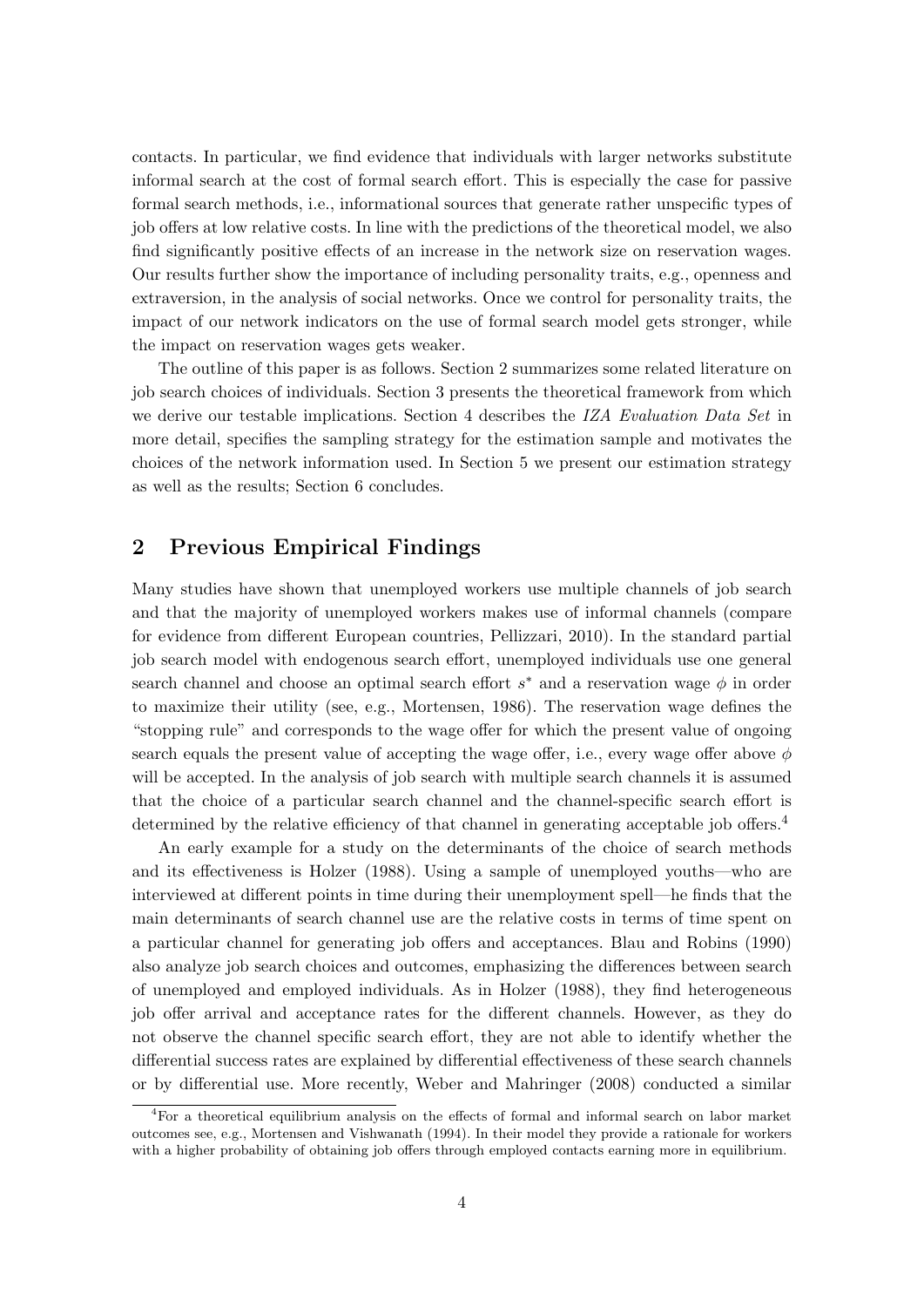analysis, looking at the job search choices of newly employed workers in Austria. In line with the previous studies they find that contacting friends is one of the most often used search methods that is also most effective in terms of successful job offers. Furthermore, they provide evidence that the success of a search channel is indeed highly heterogenous across individual characteristics such as education and labor market attachment. However, very few of these characteristics influence the success probability of informal search, which suggests that the wide spread use of informal search is driven by its high relative efficiency. It has to be noted, however, that none of these studies investigates correlations between network indicators and the choice of job search methods. An example for a study analyzing the impact of the social networks on job search channels and search outcomes is Wahba and Zenou (2005). They use population density as a proxy for the size of social networks and find—based on cross-sectional data for Egypt—that the probability to find a job through friends and relatives increases and is concave in population density. Mouw (2003) explicitly considers the relationship between specific network characteristics and the use of informal search channels. However, he does not find any evidence for a positive relationship between the "quality" of a network, e.g., the proportion of friends in similar jobs, and the use of informal search channels.

A structural analysis on the differences between formal and informal search is conducted by Koning, van den Berg, and Ridder (1997). In their analysis, they find no evidence for differences in the wage offer distributions between formal and informal search channels, but discover an increased exit rate from unemployment for the use of informal channels compared to formal channels. However, they do not find any significant effect for a social network indicator—reflecting the number of friends—on the exit rate from unemployment to employment via informal channels. Based on a social experiment, van den Berg and van der Klaauw (2006) show in the context of active labor market policies that unemployed workers shift from informal search effort to formal effort if they are monitored on their formal search level. They find evidence that these one-sided monitoring activities may lead to inefficient substitution effects, especially for well-qualified individuals.

In summary, these studies indicate that the choices of specific search channels are indeed driven by cost-benefit considerations. Accordingly, if the hypothesis that social networks give access to additional information holds, it should be the case that individuals with higher levels of networks experience a higher productivity of their informal search channel and thus adjust their job search behavior. In the following, we discuss the theoretical implications of an exogenous increase in size of social networks on the individual choice of search channels, corresponding search effort, and the reservation wage.

### 3 Theoretical Framework

Our framework is closely related to the theoretical model of job search with endogenous search effort and two search channels by van den Berg and van der Klaauw (2006). We focus on a sequential and stationary model of job search with two search channels, formal  $(f)$  and informal  $(n)$ . An unemployed worker chooses optimal levels of formal search effort  $s_f$  and informal search effort  $s_n$ , the sum of both equals the overall search effort  $s, s = s_f + s_n$ . Each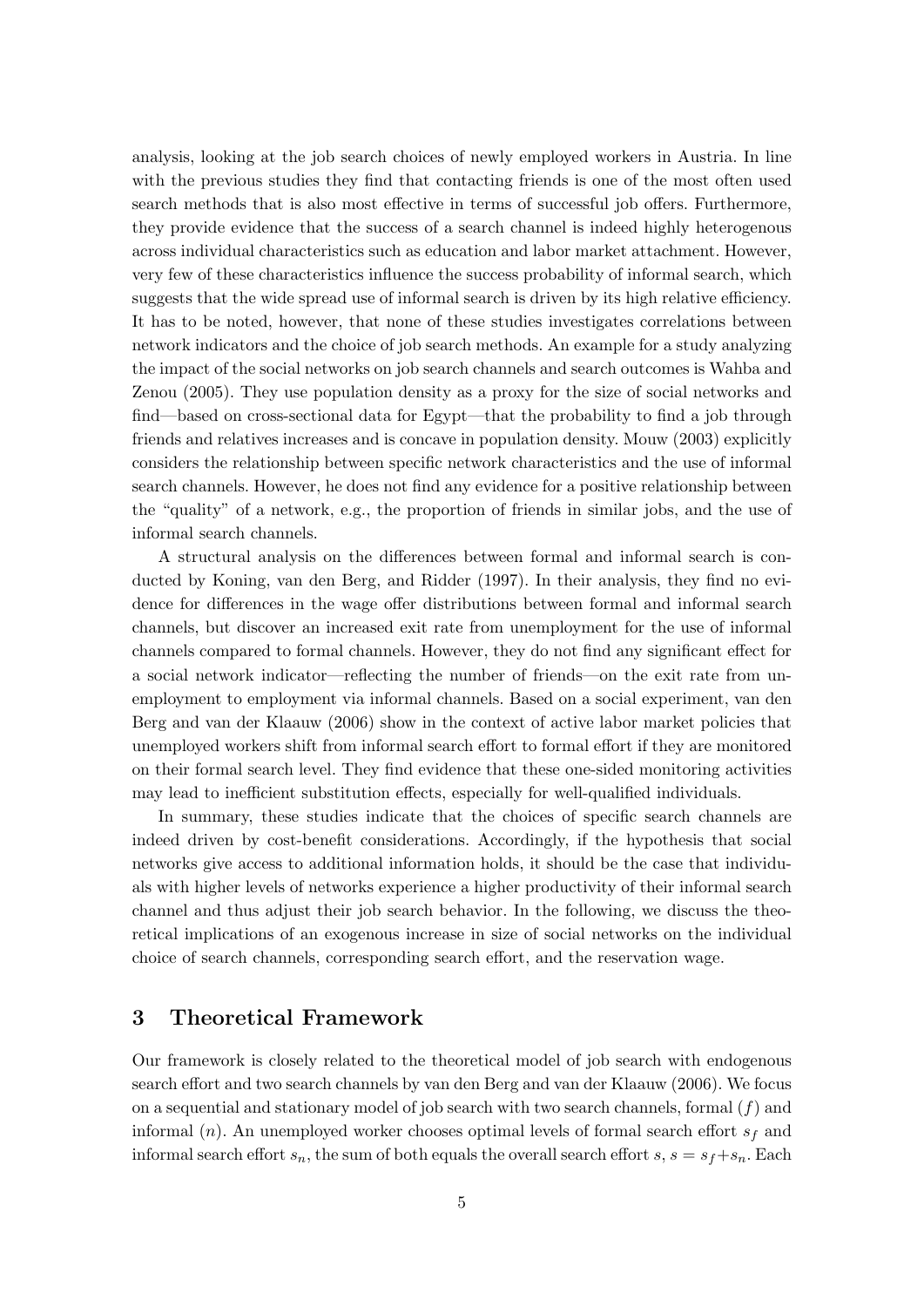search channel has a channel specific job offer arrival rate  $\lambda_i$ ,  $i = f, n$  that is a function of the search effort devoted to it. We assume that the job offer arrival rate is strictly concave in search effort for both search channels. The productivity of informal search depends positively on the size of the network. The job offer arrival rate from informal search  $\lambda_n(s_n, n)$  is given by  $\lambda_{n0}(s_n)f(n)$ .  $f(n)$  increases in the magnitude of the network  $n, \frac{\partial f(n)}{\partial n} > 0$ , and is multiplied with the "baseline" arrival rate which depends positively on search effort  $s_n$ . Furthermore there is a cost c of search that increases with the search effort invested. We assume that  $c = c(s_n, s_f)$  is convex in  $s_n$  and  $s_f$ . An assumption that is commonly made in the literature is that the cross-partial derivative of the cost-function is greater than zero, i.e.,  $\partial^2 c/(\partial(s_f)\partial(s_n)) > 0.5$  This reflects that formal and informal search are similar activities which implies that marginal costs for informal search are higher the more time one invests in formal search and vice versa.

The timing of the model is as follows. In each period of length  $dt$ , the individual receives a job offer with probability  $(\lambda_f + \lambda_n)dt$ . Each offer is characterized by a wage w, randomly drawn from the wage offer distribution  $F(w)$ , which is the same for both search channels. If an individual receives an offer, he has to decide whether to accept it or continue searching. If he accepts the offer, his utility will be equal to the present value  $V_e(w)$  of working at wage w. His present value of continued search given his expectations of future job offers is  $V_u$ , which is also dependent on the utility the individual receives from being unemployed b and the cost endured by search. In order to maximize his utility the worker will continue searching until  $V_e(w) \geq V_u$ . It can be shown that the individual is indifferent between both choices if the wage offer w is equal to his reservation wage  $\phi = \rho V_u$ , where  $\rho$  denotes the rate of discount. Hence, in each period the worker maximizes his current and expected utility by choosing a reservation wage and an optimal amount of search effort in each search channel. The maximization problem is given by:

$$
\max_{s_n, s_f} \phi = b - c(s_f, s_n) + (1/\rho)(\lambda_f(s_f) + \lambda_n(s_n, n)) \left[ \int_{\phi}^{\infty} (w - \phi) h(w) dw \right].
$$
 (1)

From the first order conditions it follows that in optimum the individual will choose the amount of search effort in each channel that equates the expected marginal returns and the marginal costs of search. Based on these optimality conditions we are interested in the impact of an increase of the network size  $n$  on the optimal levels of the reservation wage  $\phi$  and the search efforts  $s_f$  and  $s_n$ . We assume that the network size is determined exogenously to the unemployment spell and that it enters the optimization problem only via a change in the job arrival rate of the informal search channel. As mentioned above, the set up of this model is very similar to the one discussed in van den Berg and van der Klaauw (2006). In their theoretical model, counseling by the caseworkers facilitates search along the formal channel. They are interested in the effects of a change in the amount of counseling on the job search behavior and derive —under several reasonable assumptions testable implications which we can directly adopt to our model. In particular they assume channel substitutability and show that an increase in the amount of counseling increases

<sup>&</sup>lt;sup>5</sup>Note, that the implications of this assumption are equivalent to the implications of the assumption that the cross-partial derivative of a joint production function is negative.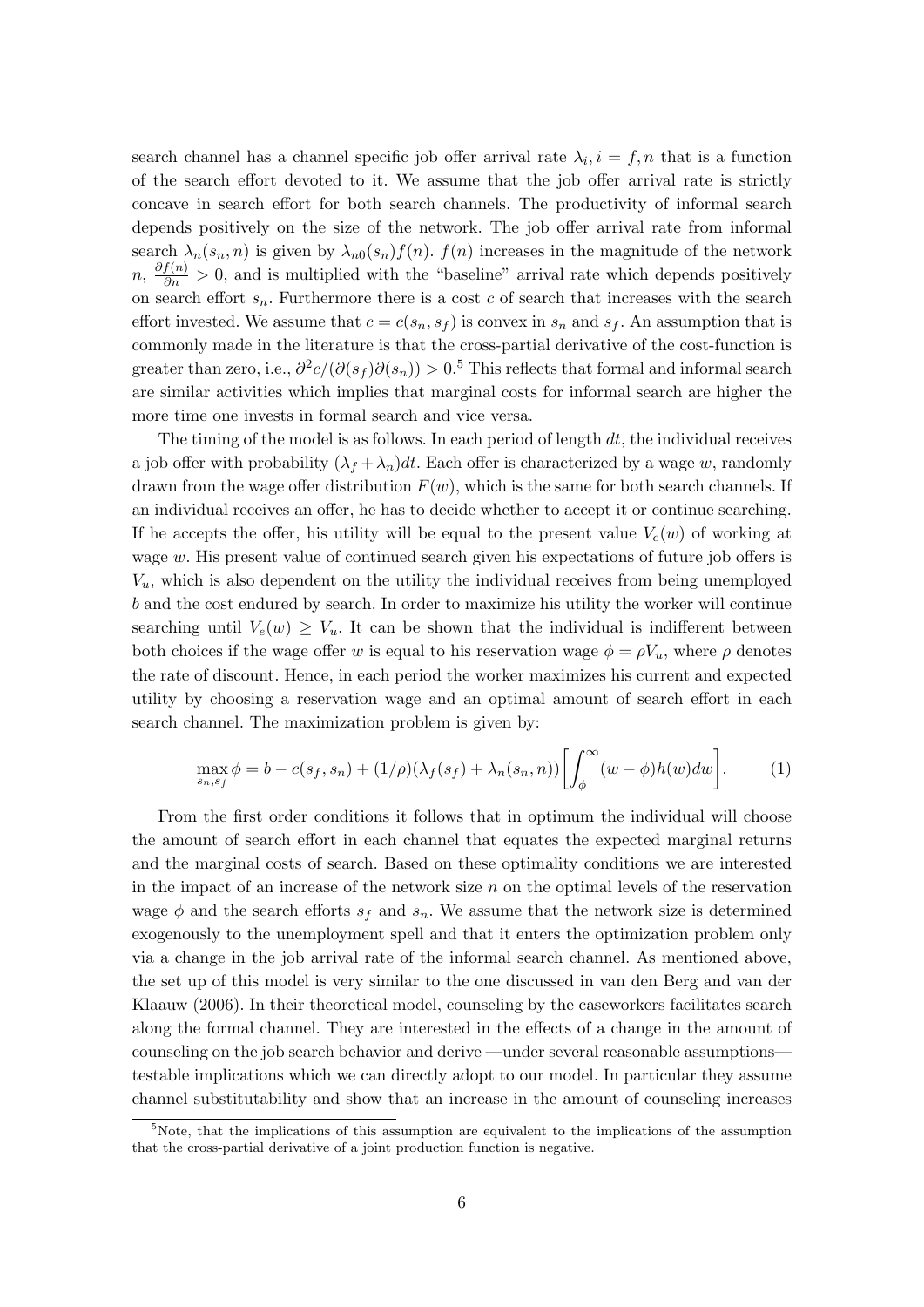the reservation wage and the effort spent on formal search, while the unemployed reduce the effort for informal search (see van den Berg and van der Klaauw, 2006, for a detailed proof). In our setting this implies that we expect individuals with a larger network to have a higher reservation wage  $(\partial \phi / \partial n > 0)$ , a positive impact of the network size on informal search ( $\partial s_n/\partial n > 0$ ) and a negative impact on the effort spent on formal search  $(\partial s_f/\partial n < 0).$ 

Intuitively, an increase in network size leads to an increase in the overall search productivity, which leads—for a given amount of search effort—to an increase in the value of search. The present value of unemployment increases, which implies an increase of the reservation wage. However, as the reservation wage increases, the marginal expected benefit of search is going to decrease. This indirect negative effect hence dampens the positive effect of a productivity increase on the reservation wage, although the overall change is expected to be positive (compare van den Berg and van der Klaauw, 2006). Faced with different values of continued search depending on the size of their network, individuals optimally allocate their search effort devoted to formal and informal search. In particular, for the case of substitutable or independent search channels, an increase in informal search productivity leads—for a given amount of overall search effort—to a redistribution from the effort spent on formal search to the effort spent on informal search. In the case of substitutable channels the substitution effect is reinforced by the fact that the marginal costs of search increase with the other respective channel. If the cost functions are independent of one another, i.e., if the cross derivatives are zero, this reinforcing effect is missing, which weakens the substitution effect. In both cases however, it is expected that informal search intensity increases and formal search intensity decreases. Alternatively, one could think of the case with complementary productivity (or costs) of search channels. This would imply that an increase in the search intensity in one search channel leads to an increase in the marginal productivity of the other search channel. In this case it is more difficult to draw unambiguous conclusions about the different effects (see, e.g., Holzer, 1988, for theoretical implications of varying cross-dependencies between search channel productivities). In any case one would not expect to observe a substitution of search intensities if the productivity increase in formal search is at least as high as for informal search.<sup>6</sup>

# 4 Dataset, Search Behavior and Social Networks

#### 4.1 The IZA Evaluation Data Set

We test the hypothesis of our model empirically, using observable characteristics of the individual's network as an indicator for the efficiency of search via the informal search channel. The data we use are drawn from the IZA Evaluation Data Set that consists of an inflow sample into unemployment from June 2007 to May 2008. The data set is based on two components, an administrative part which contains extensive information on past

<sup>&</sup>lt;sup>6</sup>In their paper, van den Berg and van der Klaauw (2006) also argue that their results only hold as long as the productivity increase induced by counseling is larger for the case of formal search than for informal search.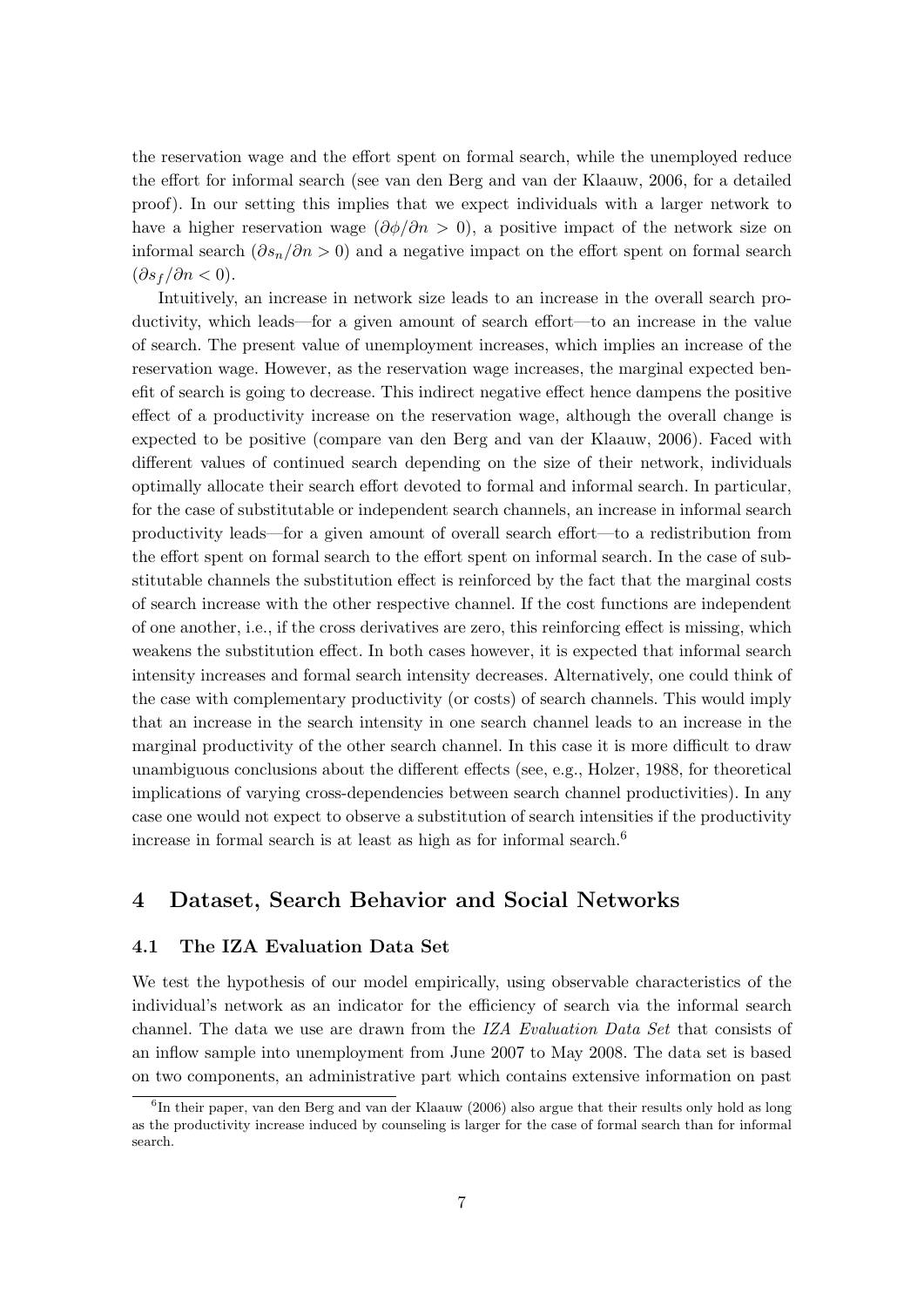labor market experience, and a survey part. The key feature of the survey data is that individuals are interviewed shortly after they become unemployed. They are asked general questions about their socio-demographic background, their employment history, as well as a variety of non-standard questions about attitudes, expectations, and personality traits (see Caliendo et al., 2010, for details).<sup>7</sup> The sampling of the data is restricted to individuals who are 17 to 54 years old, and who receive or are eligible to receive unemployment benefits under the German Social Code III. From the monthly unemployment inflows of approximately 206,000 individuals in the administrative records, a 9% random sample is drawn which constitutes the gross sample. Out of this gross sample each month a representative sample of approximately 1,450 individuals is interviewed, so that after one year 12 monthly cohorts are gathered. Altogether, this amounts to a total of 17,396 realized interviews with an average time lag of seven weeks between the unemployment registration and the interview.

In the empirical analysis, we estimate the effects of social networks on the search behavior of newly unemployed workers. We therefore restrict the sample to individuals who are still unemployed when interviewed and who are actively searching for employment. That is, we exclude individuals who have found a job already, who search for self-employment or who do not search for other reasons. We also exclude individuals who are below the age of 25 and who state that they are looking for both an apprenticeship and employment. In order to get comparable individuals in terms of their network composition, we further exclude individuals who state that they did not have colleagues in some earlier employment relationship. From this preliminary sample of about 9,400 individuals, we further exclude the lowest and highest percentile of the reported hourly reservation wage and the search intensity as well as individuals with missing values for any key variables. This leaves us with a sample of 7,953 individuals.

#### [Insert Table 1 about here.]

Table 1 provides descriptive statistics of the estimation sample. The average unemployed person in our sample is 36 years old and equally likely to be male or female. Also, 68% of the unemployed live in West Germany with 5% not having German citizenship. Comparing these sample figures with official unemployment data in Germany, it can be seen that the sample selection process did not affect the representativeness of our sample  $(compare Bundesagentur für Arbeit, 2007)$ . Regarding the education level, the majority of individuals have a medium level high school degree<sup>8</sup>, and  $72\%$  have completed at most some type of professional training<sup>9</sup>. Before entering unemployment the majority of individuals was in regular employment (67%). Additionally, the data contain information on personality traits such as the "locus of control" (compare, e.g., Rotter, 1966), which constitutes

<sup>&</sup>lt;sup>7</sup>For those individuals who gave us their permission we are able to link the survey data with administrative records based on the 'Integrated Labour Market Biographies' of the Institute for Employment Research (IAB), containing relevant register data from four sources: employment history, unemployment support recipience, participation in active labor market programs, and job seeker history.

<sup>&</sup>lt;sup>8</sup>The lower secondary education system in Germany is divided into three parallel tracks (dubbed "low","medium" or "high"), providing prerequisites for the post-secondary vocational system in either work- or school-based vocational training or tertiary education, respectively.

<sup>9</sup>This corresponds to "post-secondary non-tertiary education" at ISCED level 4.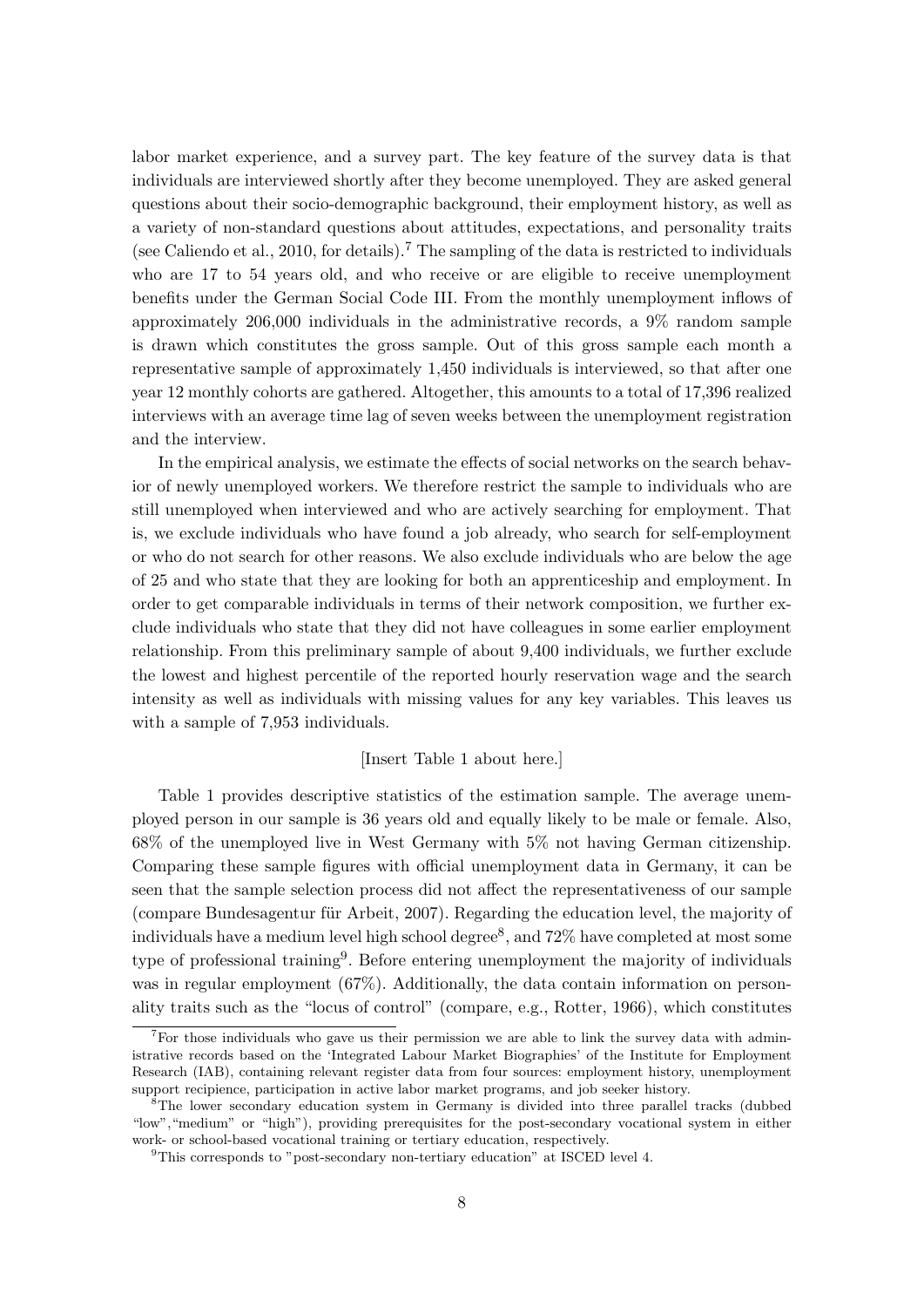a measure for the individual's feeling of internal and external reinforcement. Individuals are located between these two opposing poles, the former indicating that an individual feels that events in his or her life are influenced deterministically by his or her decisions, while the latter indicates the belief that these events are purely influenced by external factors such as luck or fate. It is generally found that individuals with a more internal locus of control fare better in terms of their labor market outcomes, see, e.g., Andrisani (1977) or Osborne Groves (2005). Further dimensions of the individuals personality traits that are included in the regression are measures capturing openness, conscientiousness, extraversion, and neuroticism. A large array of literature has shown that non-cognitive skills and personality traits have predictive power in models on labor market outcomes (see Borghans, Duckworth, Heckman, and Weel, 2008, for an overview). Therefore it will be important to control for them later in our empirical analysis.

#### 4.2 Defining Social Networks

For our analysis we are interested in exogenously determined networks that individuals might employ in order to get relevant information in the labor market. In particular, it is required that the network size or strength is not affected by the current unemployment spell. In general, several endogeneity issues might arise that have to be considered when using network parameters in job search equations.

In case of a dynamic endogenous selection process, the network of the unemployed is affected by the unemployment spell or the unemployment duration. First of all, it might be the case that the network of relevant social contacts is diminished in the course of unemployment, as the change in circumstances leads to the dissolution of some ties. This implies a potential problem of reverse causality, as the unemployment spell causes a change in network size. As argued above, we expect that the set-up of the data prevents this type of selection as individuals are all interviewed at a similar point in time relative to their entry into unemployment. Since interviews were conducted shortly after the beginning of the unemployment spell, we also expect that any effects on network composition are rather small. Another type of dynamic endogeneity is characterized by individuals strategically increasing their social network in order to increase the probability of receiving informal job information (compare, e.g., Galeotti and Merlino, 2008). In terms of our job search model, this would imply that the measure of informal search effort should additionally capture the effort devoted to the enlargement of the social network. However, as this is also linked to the magnitude of the network that the individuals had before entering unemployment, it is difficult to disentangle the effects of the pre-existing and the "new" network on the job search process. In order to avoid this problem, we restrict our analysis to networks that had already been established before individuals entered unemployment and that were presumably not altered in the course of unemployment.

In the context of job search, the most relevant information on networks contained in our data are the questions regarding the existence of friends and colleagues. Clearly, these two groups of contacts are not conclusive in depicting the social network of individuals as a whole and should be seen as an approximation. We will focus on these two types of networks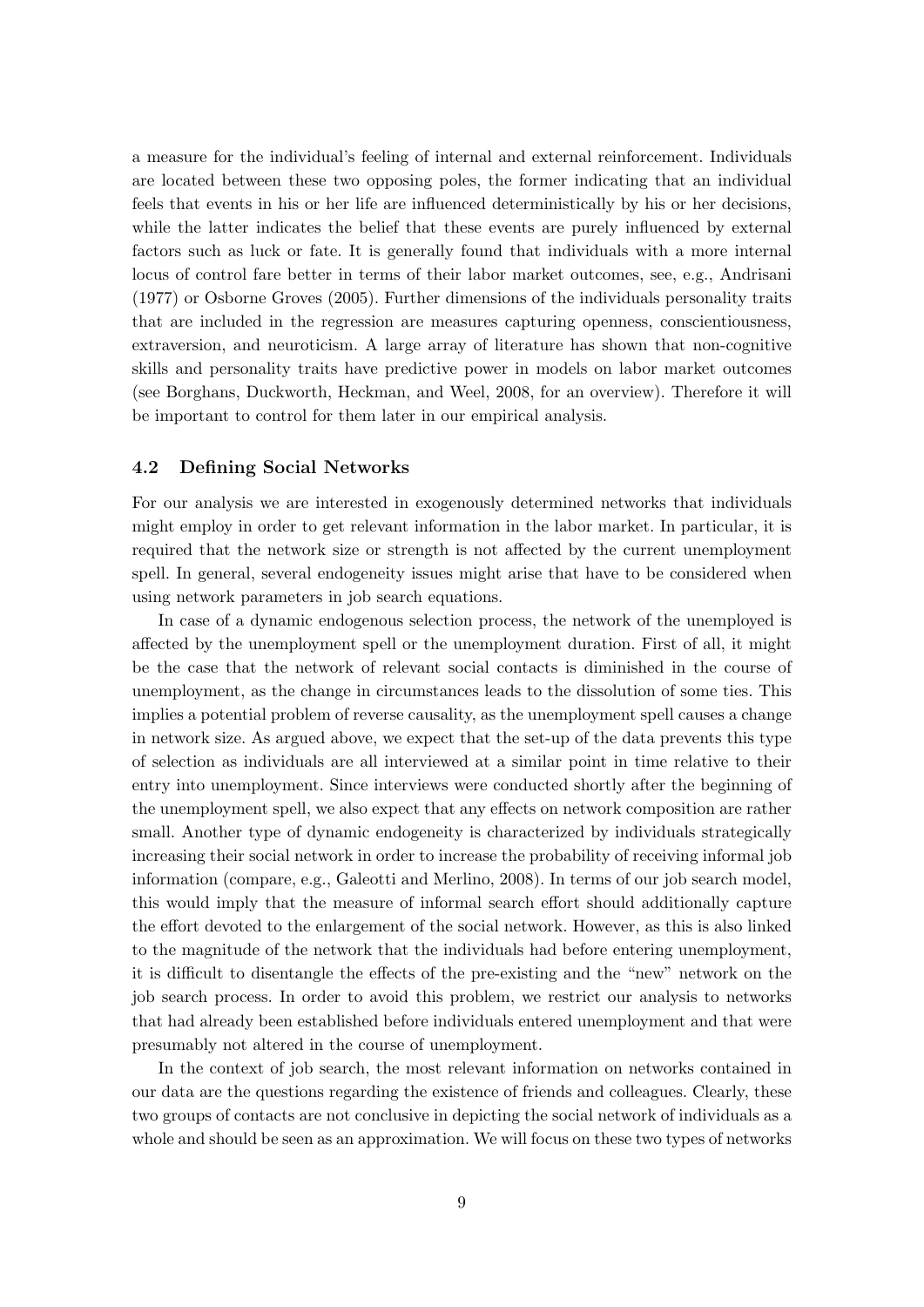for two reasons: First, they are very likely to convey potentially relevant job information which makes them relevant for our analysis. Second, we are able to extract information that is not likely influenced by the entry into unemployment, helping to avoid the endogeneity problems mentioned before. In particular, we will approximate the network of friends by the number of "close" friends as it is not probable that many close friendships have been built up or were destroyed in the short time interval between unemployment entry and interview date. With respect to the information on colleagues, we use the frequency of contact to colleagues before the individuals entered unemployment. As this refers to characteristics of the network that had been established before entry in unemployment it is by definition unaltered during the unemployment spell.

#### [Insert Table 2 about here.]

Table 2 shows that the individuals in our sample have about five close friends on average, whereas the frequency of contact to colleagues is more or less evenly distributed across the different categories, with slightly less observations in the group with the highest contact frequency. We aggregate the information to reflect the individual's degree of interaction with the respective social network and thus his potential access to valuable labor market information. For both measures, we use a three-level scale, differentiating between low, medium and high levels of the respective network indicator.<sup>10</sup> In order to compare the relative importance of the respective network indicators, we create an additional variable that captures the nine different combinations of low, medium, and high scalings for friends and colleagues. This partition is insightful in that it provides evidence on the question of whether the respective network indicators are additive in their effects or if overlap exists between the two groups that might lead to substitution effects between both types. Table 2 shows that the most frequent combinations are having a medium number of friends and a medium number of colleagues, with 26% of the total sample. The rest of the distribution is symmetrical around the mean, with individuals being approximately equally likely to have medium number of friends and a high (low) number of colleagues and the other way round. Having extremely divergent combinations of friends and colleagues are the least likely cases, with only 4% or 6%, respectively. This indicates that the factors influencing network formation work in similar ways for different types of networks, although individuals might differ with respect to their preference for the respective network types. For the least likely case of a low number of friends and high contact frequency to colleagues we still observe 306 individuals, i.e., each cell contains sufficient observations for an informative investigation.

#### 4.3 Search Behavior

The outcome of interest in our analysis is the individual job search behavior, represented by the reservation wage, the choice of informal search channels and the search intensity

<sup>&</sup>lt;sup>10</sup>We obtain the three-level scale by grouping together the middle values of a quartile-decomposition of the friend distribution, and the middle-values of the four-level scale of contact-frequency, respectively. Sensitivity checks of the regression results indicate that the low-medium-high scaling of the network variable is not decisive for the results we obtain, it just serves the purpose of convenience.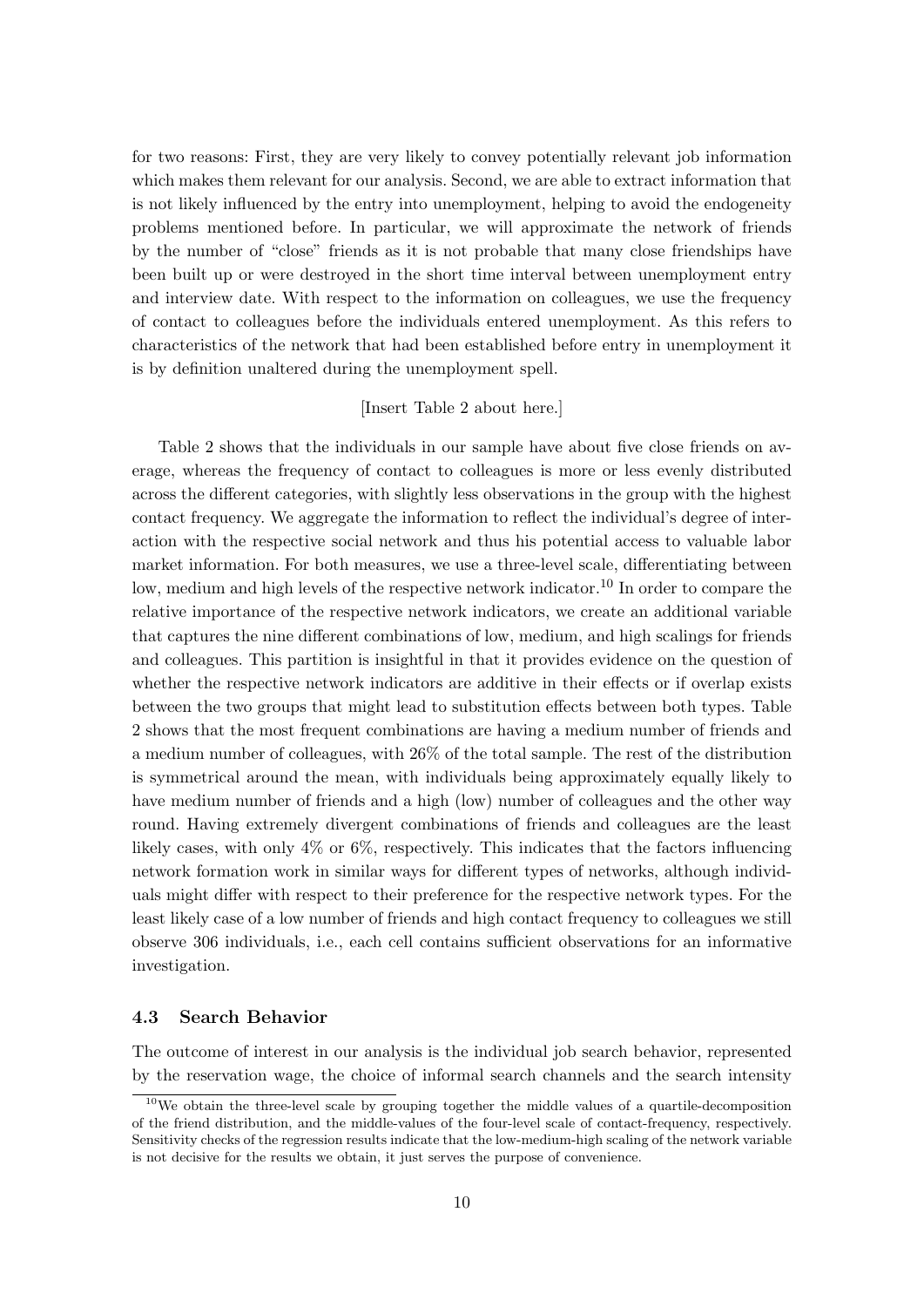of formal search. The survey question regarding the use of particular search channels is designed as a multiple choice answer, with individuals choosing one or more different channels that were used since their entry into unemployment. Ten alternatives were offered, including informal search via relatives, friends and other contacts. Table 3 provides a detailed listing of the options given. Contacting friends and acquaintances is one of the most commonly used methods when searching for employment with 85% of individuals using it. Other, similarly important sources of information are job advertisements in newspapers and search via the internet. In order to measure search intensity devoted to formal search we use the number of formal search channels used, a method proposed by Holzer (1988). Table 3 shows that the unemployed use on average four formal search channels.

#### [Insert Table 3 about here.]

In the analysis of substitution effects between formal and informal search channels, it is likely that some sources of information are considered more as substitutes to informal channels than others. In order to identify the extent to which certain channels may be considered as substitutes or independent to informal channels, we make the additional distinction between active and passive formal search channels. We define active search methods as those that individuals would consult if they wanted to solicit specific predefined types of jobs, rather than reacting to job opportunities that come up at random. A similar distinction was made in earlier job search literature, e.g., by Kahn and Low (1988) who differentiate between systematic and random search behavior. Systematic search is thereby associated with a high degree of previous knowledge about firm-specific wage offer distributions and hence characterized by a high rate of job offer acceptance. Random search however, is used to generate information about the wage offer distributions in the market and the offer acceptance rate is expected to be low. In our analysis, we allocate posting advertisements in newspapers, direct applications at companies as well as using private agents without agency vouchers to active search measures, as they are more likely to be used by individuals who have a more definite idea about the type of jobs they want to acquire. All other formal channels are defined as passive search. Besides the fact that this distinction groups channels that generate a similar specificity of job offers, the grouping is also valid in terms of search costs associated with the two groups. While the passive search channels are rather inexpensive, the active search channels generally require higher investment, both in time and money. From the descriptives it can be seen that the average individual uses three passive measures, and only one active source of information.

#### [Insert Table 4 about here.]

Table 4 depicts the unconditional variation in job search behavior for the different categories of friends and former colleagues. Without controlling for any personal characteristics, the use of informal search channels increases unambiguously with the extent of the network indicator. However, it can be seen that using informal search channels is also an attractive possibility for individuals with a low number of friends and a low frequency of contact to colleagues. The most significant differences in use seem to persist between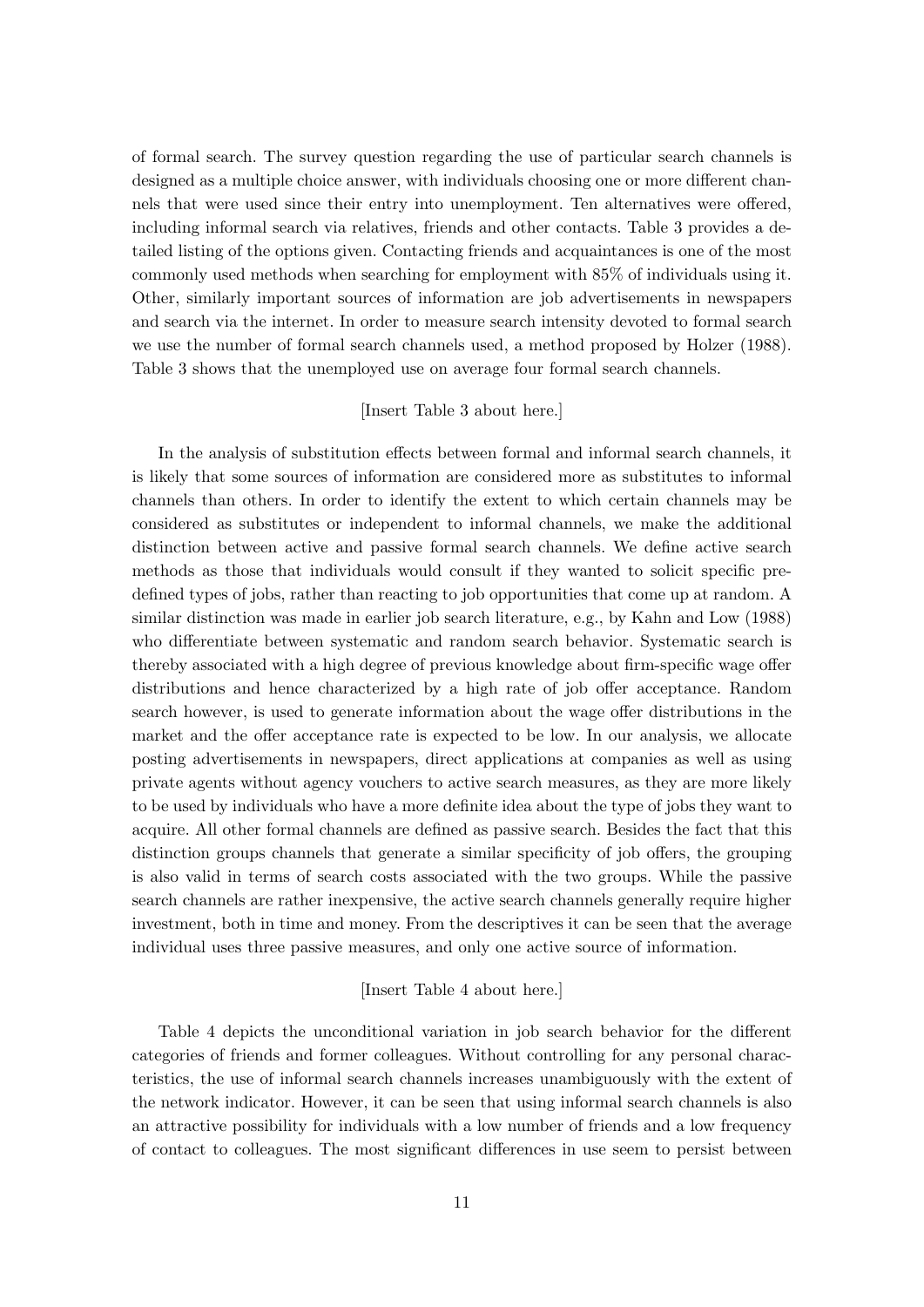low and medium levels of friends and colleagues, whereas an additional increase in network size from medium to high does not seem to be correlated with changes in job search behavior. For the other variables, the relations are not increasing with network strength. The reservation wage is highest for the medium levels of the network indicators, the same holds true for the search intensity invested in formal search channels. Hence, a descriptive assessment of the relationship between networks and job search behavior seems to confirm that differences exist. The magnitude and direction of these differences need to be tested in the empirical analysis controlling for individuals' characteristics.

# 5 Estimation and Results

#### 5.1 Empirical Strategy

In order to assess the impact of social networks on the job search process, we integrate the network information in a parametric regression model of the type:

$$
Y_i = X_i' \alpha + \sum_{j=l,m,h} (N_{1ji}' \delta_{1j} + N_{2ji}' \delta_{2j}) + Z_i' \mu + \varepsilon_i.
$$
 (2)

 $Y_i$  denotes the individual parameters of job search behavior, measured by reservation wage, use of informal sources of information and number of formal search channels used, in total and differentiated by active and passive search. Matrix  $X_i$  includes relevant sociodemographic characteristics of the individual, extensive information of past labor market experience, as well as further determinants of job search choices (compare Table 1 for a detailed listing of the control variables).  $N_{1i}$  and  $N_{2i}$  are dummy variables, representing the strength of the individual's network. The network types considered here are the number of friends  $N_{1i}$  as well as former contact frequency to colleagues from previous spells of employment  $N_{2i}$  (see our discussion in Section 4). Additionally, we include a set  $Z_i$  of observable personality traits as captured by the psychological measure of internal locus of control and the individuals personality traits.<sup>11</sup> By controlling for the individual's personality as, e.g., the degree of extraversion, neuroticism, etc., we are able to remove potential bias in  $\delta_1$  and  $\delta_2$  arising from omitted personality traits that simultaneously affect job search behavior and the network formation. In particular, if we assume that these factors affect labor market success and network formation in the same way, neglecting them leads to an upward bias in  $\delta_1$  and  $\delta_2$  and thus an overestimation of the effects of networks in the regressions for reservation wage. Furthermore, if individuals with a higher locus of control tend to search more intensely while possessing a larger network of friends, as suggested by Caliendo, Cobb-Clark, and Uhlendorff (2009), we would get upwardly biased coefficients in the regression of formal search. If our model correctly predicts a reduction of formal search however, omission of  $Z_i$  would lead to an underestimation of the true effect of networks. In order to assess the magnitude and sign of the potential bias, we conduct the regression with and without the  $Z_i$  and compare the results.

<sup>&</sup>lt;sup>11</sup>The personality traits included are similar to the ones used in the Five Factor Model, however we only observe a subset of the 15 items used in this concept.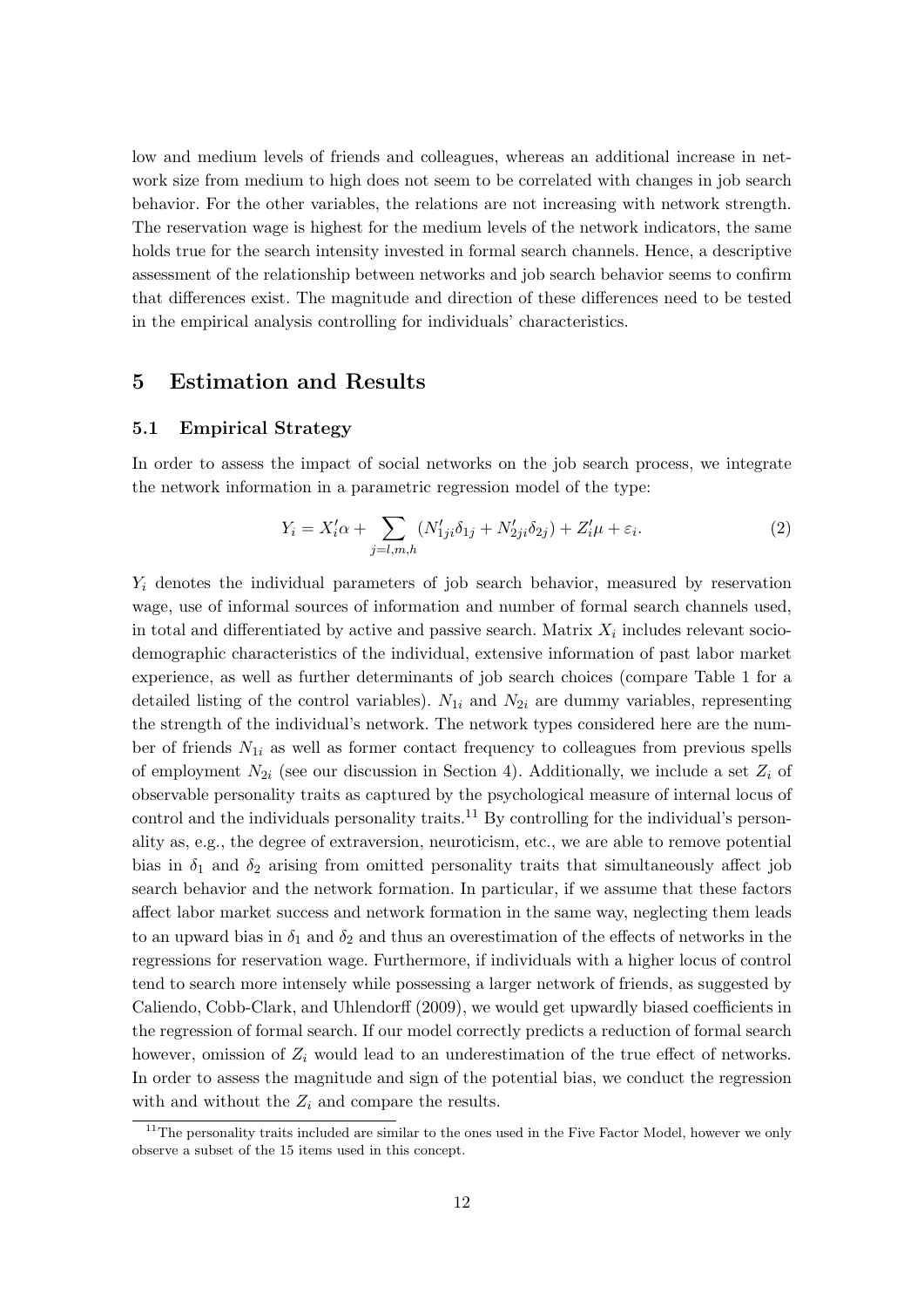#### 5.2 Results

Table 5 depicts the marginal effects of the least squares regression analysis, incorporating the low-medium-high scaled network indicators of friends and colleagues simultaneously.<sup>12</sup> The upper part of the table displays the results of a regression model omitting information on personality traits. Before turning to the analysis of the model with personality traits let us start by looking at the general findings obtained by the former model.

#### [Insert Table 5 about here.]

Column (1) depicts the effects of an increase in the number of friends or the frequency of contact to former colleagues on the use of informal search channels. We find that the magnitude of the effect of a medium or high level of the network are very similar for both network measures used, increasing the probability of using informal search channels by about 5% on average, compared to individuals who have a low number of friends. These findings confirm the relevance of the networks indicators used in the analysis and show that there exists a significant positive relationship between the extent of the network, and hence its productivity, and the use of informal search channels. The comparably low magnitude of the effect is to be interpreted in context of the relatively little variation in the use of informal search channels (compare Table 4) as most of individuals with low levels of networks also consult their contacts for job-information. Also, as this only considers the extensive margin of informal search, it provides rather limited insight as to whether individuals increase the intensity of informal search if they have a higher number of friends or have have a more frequent contact to their former colleagues. Based on our theoretical predictions in Section 2, we are able to deduce further insight from inspecting the reservation wage and the intensity of search devoted to formal channels.

In the theoretical model, it is assumed that the productivity of informal search methods is the only channel through which the network affects the search process. As a consequence, we expect that the search behavior of individuals who do not use informal search channels is independent of their network size. In a first approach, we therefore exclude those individuals in our sample who stated that they do not use informal sources of information. This reduces the sample by 14%, which leaves us with a sample of about 6,750 individuals. Further reference to this issue will be made in the sensitivity analysis in the next section.

Theory predicts that, in the case of substitutable or independent search channels, a sufficiently productive network will lead to a substitution from formal to informal channels and thereby to an increase in the reservation wage. Columns (3) to (5) in Table 5 refer to the effects of networks on the intensive margin of formal search channels, measured by the total number of search channels used. When considering the total sum of formal search channels used in Column (3), the negative coefficients indicate that an increase in network measures does indeed lead to the predicted substitution effect. The effects are strongest for a medium number of friends and a high contact frequency to former colleagues, resulting in a reduction of formal search by about  $1\%$  (=  $\delta_{1i}/\overline{Y}$ ). However,

 $12$ We include all network indicators simultaneously, separate analyses do not change the results significantly.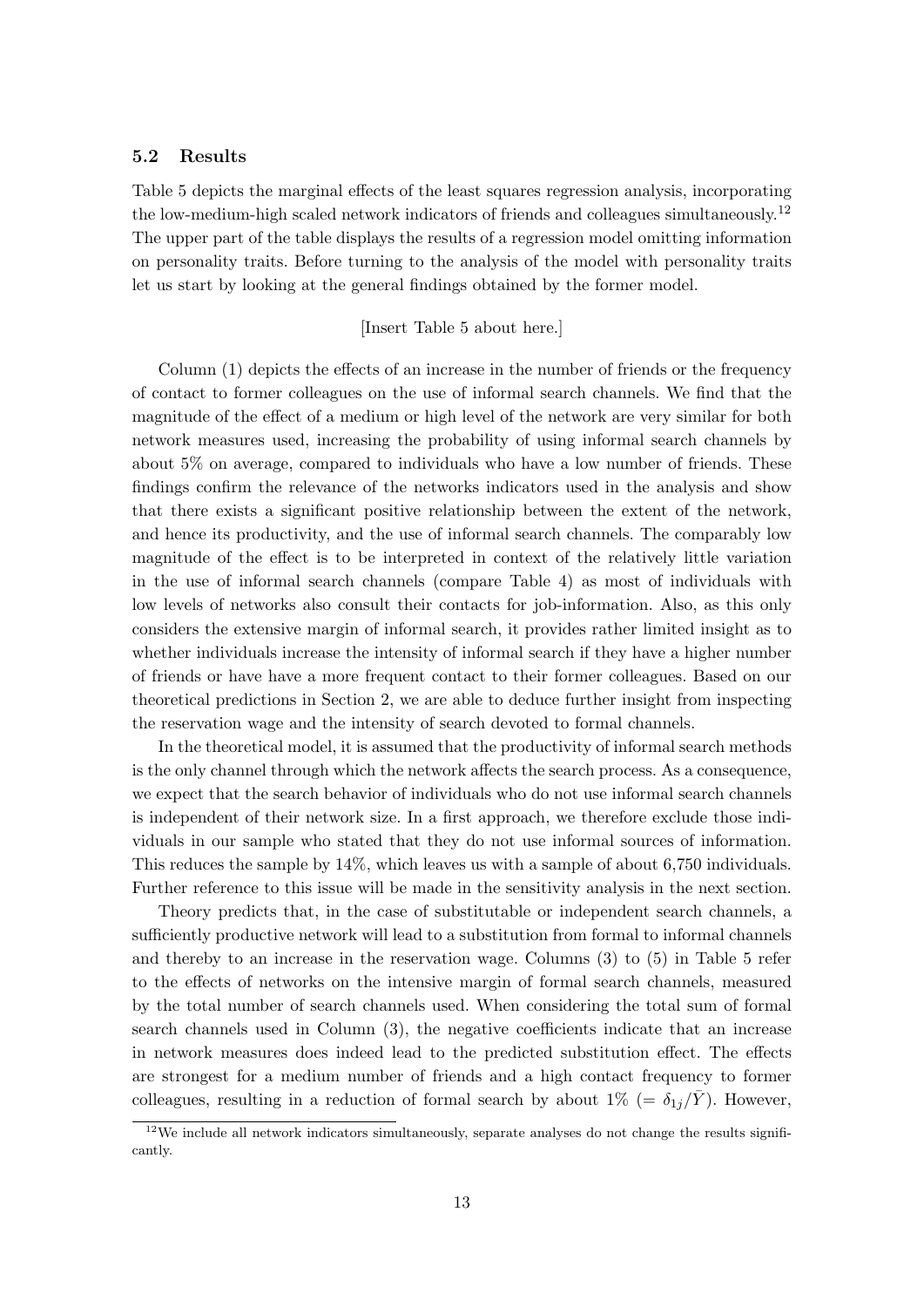the effects on the aggregate formal channel use are not statistically significant. Splitting up formal search into active and passive formal search however yields an improvement in statistical and economic significance. In particular, it can be seen that the decrease in formal search intensity is mainly driven by the reduction of passive search channels. For active search intensity, the regression coefficients are predominantly positive, except for a medium number of friends, but not statistically significant. In summary, this suggests that informal search is perceived as a substitute for formal search channels that generate rather unspecific types of job offers at a low cost. For a high number of friends we observe a reduction of passive formal search effort by 2% and for high frequency of contact to colleagues by 2.6%. The results so far are in line with the predictions of our theoretical model of job search depicted in Section 3. The model further predicts that, given the productivity increase in informal search, an increase in networks should, ceteris paribus, lead to an increase in reservation wages. Column (2) shows the effect of the networks on reservation wages. Indeed, we find a small but significant increase in reservation wages for medium levels of the friends and medium and high contact frequency with colleagues of about 1.7%.

Continuing the line of thought from Section 5.1, we now proceed to assessing the bias arising from omitting personality traits in the above analysis. The lower part of Table 5 contains the same regression as above, with the inclusion of the personality traits. Comparison of the respective coefficients in Column (1) shows that the inclusion of personality traits does not affect the results on the use of informal search channels significantly for either network indicator. However, when comparing the results in Column (2), we observe a decrease in the effects observed for the reservation wage. Compared to 1.7% in the previous analysis, we now observe an average increase of reservation wages of 1.3% for medium levels of both network indicators. The significance of the coefficients is furthermore reduced. This confirms our hypothesis that certain personality traits affect networks and labor market outcomes in the same way, e.g, outgoing individuals are at the same time more likely to have more friends and to be more successful in their career, resulting in higher reservation wages.

For the case of the search intensity devoted to formal search channels in column (3), we observe the opposite. While the negative effect of networks on the search intensity devoted to formal channels was rather small and insignificant in the upper part, they get more pronounced and become significant when including personality traits. In particular, we observe a 1.7%-reduction in the aggregate number of formal search channels for high numbers of close friends and a 2% decrease for a high frequency of contact to colleagues. Once again, the coefficients for passive formal search intensity in column (5) are even stronger—here we observe a reduction of formal search at 2.6% and 3.3% for high levels of the respective network indicators . The high responsiveness of these results to the inclusion of personality traits underscores the problem of unobserved heterogeneity in the context of analyzing social network effects without any source of exogenous variation. Although the overall model fit does not increase significantly by including these variables, the marked change of the results in the expected directions indicates that personality traits have an important effect on job search choices as well as on the individuals' network. In the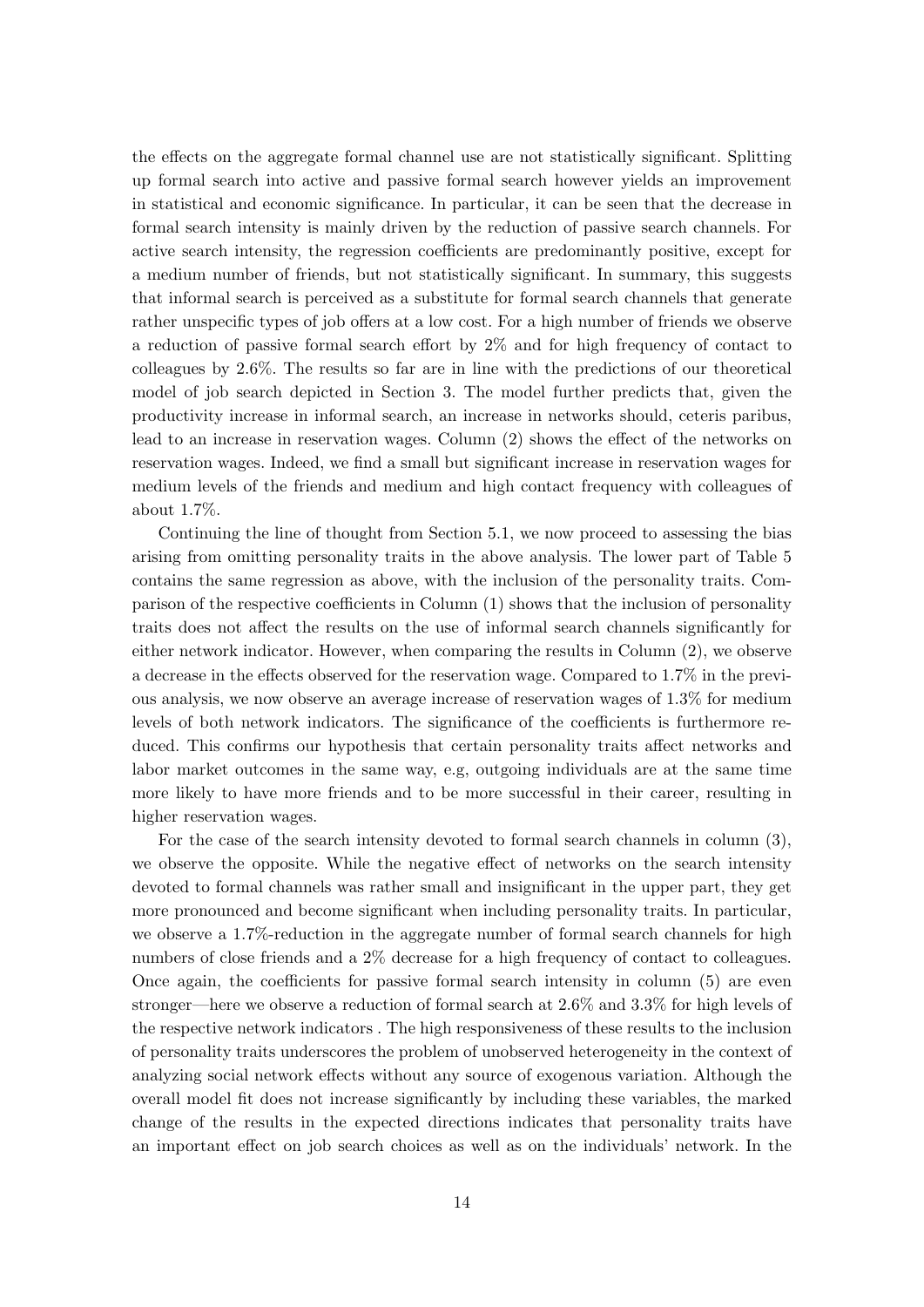following, we will consider the specification with the inclusion of personality traits as our preferred one.

In order to analyze whether there are additive effects of the two network types and to assess potential differences in the importance between the two groups, we include the network combinations of number of close friends and contact frequency with former colleagues separately. Table 6 depicts the regression coefficients obtained by interacting the different levels of the friends and colleagues indicator. In line with the previous discussion, we focus our interpretation on coefficients in the model with personality traits.

#### [Insert Table 6 about here.]

Column (1) in Table 6 shows that the effects on informal search are very much the same for both types of measures used. Compared to the reference category of individuals with a low number of friends and low previous frequency of contact to colleagues, an increase in one of the network dimensions leads to a symmetrical increase of about 2% for medium levels and 5% for high levels of the respective indicator. A joint increase of both network indicators leads to a further increase of the coefficients to about 6%. In particular, we observe that the effect of a joint increase to medium levels is strictly larger than the sum of the onedimensional increase, from which we conclude that the two groups of social contacts are additive and hence considered as two distinct sources of information if individuals have a medium or low levels of the respective network. For the case of high levels of network, a one dimensional increase to high levels has only a slightly lower effect than a joint increase to high levels, which implies that in this case the two groups are considered substitutes.

In terms of search intensity devoted to formal search channels, we again observe differential effects for active and passive search channels. Corresponding to the results in Table 5 we observe that the substitution of passive search increases with the respective network level. In particular we find the strongest effects for the cases where either one or both of the network indicators are high - here we find a reduction of passive search between 4% and 5%. For the case of active search channels we now also seem to find evidence for a substitution effect. Here, the largest reductions between 7% to 13% are observed for individuals who have low-high combinations of the network indicators, or who have a "balanced" network with a medium level for both indicators. In contrast to results on passive search however, we do not observe a monotonous increase in network effect. In particular, the effect is increasing only for a one-dimensional raise in either network type, but disappears again for joint high or medium levels of the respective network indicators.

In terms of the reservation wage we find the effects are strongest for individuals with a "balanced" network, i.e., where network indicators are both medium or both high. Compared to individuals with a low total network, we observe an increase of the reservation wage of about  $3\%$ .  $^{13}$ 

In summary it can be stated, that our model predictions are largely confirmed by the empirical analysis. First, we are able to confirm the relevance of our chosen network

<sup>&</sup>lt;sup>13</sup>The effects are not unambiguously increasing or decreasing in the network intensity, e.g., we do not observe any significant effects on reservation wages for the medium-high and high-medium network levels. However, most of the point estimates have the expected sign and are in line with our theoretical model.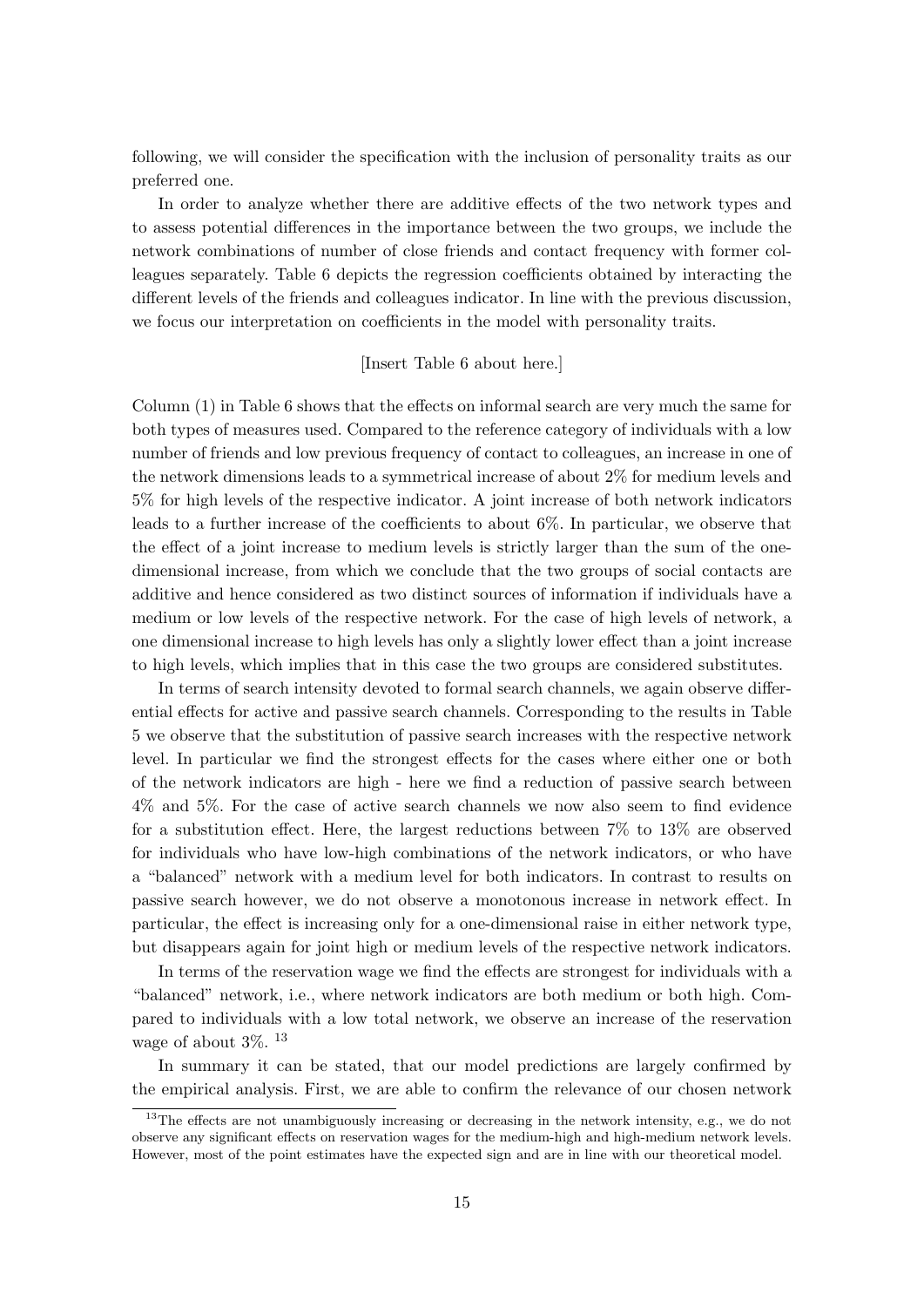indicators as they are highly significant in predicting the probability of using informal search channels. As our theoretical framework derives predictions for search intensity on the intensive margin, we proceed by looking at the effect of these network indicators on formal search channels. The finding that individuals significantly reduce their passive formal search effort as the network increases, is in line with the notion that passive formal and informal channels are considered substitutes in terms of their productivity in generating job offers. Similar findings of search channel substitution were already invoked in the previous literature, e.g., by van den Berg and van der Klaauw (2006). Our analysis additionally establishes an explicit linkage between passive formal search and the size of the individuals' network. As to the case of active formal search, we also find substitution effects, the overall pattern of the results however seems not to be in agreement with our model's predictions of a monotonic relationship between networks and search choices. Within the framework of Kahn and Low (1988) which distinguish between systematic (active) and random (passive) search depending on the previous level of labor market information, our findings indicate that the social network is used as source of random information that can be used to extend the knowledge about labor market opportunities, rather than producing specific types of offers. In terms of the reservation wages, theory predicts that in the case of search channel substitutability, reservation wages will increase. We are also able to observe this in the data although the size of this effect is rather small. This was to be expected however, as it is generally found that informal search channels lead to an increase in the exit rate out of unemployment, which would be counterintuitive if the effect of networks on reservation wages is too strong.

#### 5.3 Sensitivity Analysis

We test the sensitivity of our results with respect to systematic variations of the estimation sample. In order to assess the robustness of our model to the assumption that the use of informal search channels is the only way by which networks influence the job search process, we expand the sample to individuals who do not use informal search channels. Table A.1 in the Appendix reports the corresponding regression results after the inclusion of individuals that do not use informal channels. Overall, the results are quite stable. The point estimates for the impact of networks on the use of formal search channels are lower, but have the same sign. Similar to the previous results we find no significant impact on the use of active search channels but a negative impact of high levels of our network indicators on the use of passive formal search channels. Furthermore we find that the impact on the reservation wage is the same, indicating that networks might affect the job offer arrival rate of individuals who do not actively search via their network.

Another point of interest centers around the question of whether the importance of network information varies with the type of job searched. In Table A.2 we distinguish between individuals searching for both, full-time and part-time employment, or part-time employment only. As the expected income stream resulting from the type of job searched is most likely to differ between the two groups, individuals might differ with respect to their search behavior. In particular, as the expected return from part-time work is lower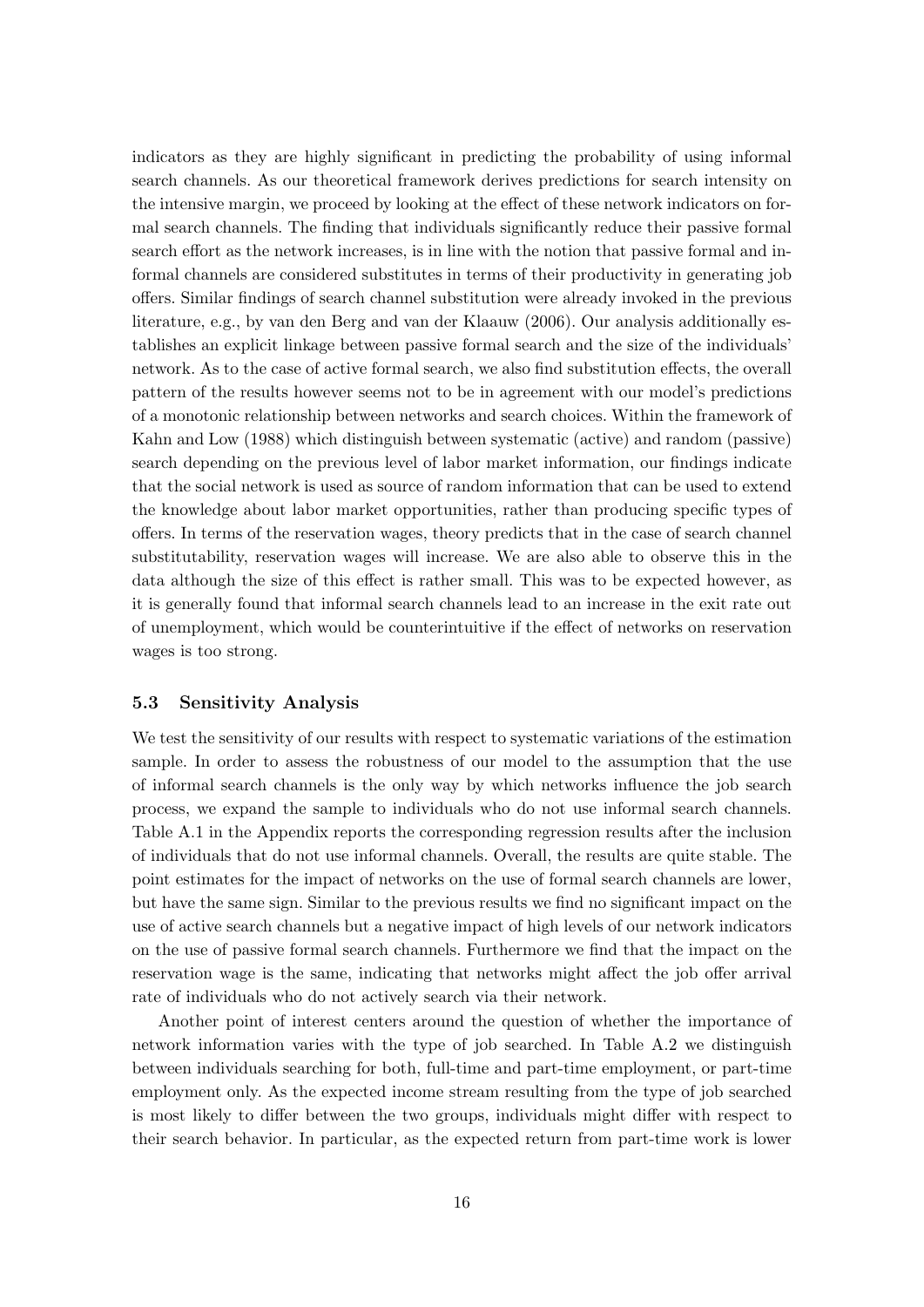than from full-time work, it could be that individuals search less intensely, as e.g. found by Weber and Mahringer (2008), and are hence more likely to rely on less costly search methods. We find that the results obtained in the main analysis only persist for individuals searching for full-time work or both types of jobs. However, we find no significant effect of networks on the search choices of individuals looking for part-time work only. These results seem to indicate that the reasoning of our model does not apply to this subgroup of unemployed workers. As this group is characterized by a predominant share of women, we further investigate the sensitivity of our previous results to gender effects. Stratification of the regression analysis, however does not provide evidence for differential effect on the job search behavior of men and women. Thus, the question why part-time workers differ in their behavior needs further investigation.

As a further sensitivity test we assess the dependence of our results on the estimation method used. In the previous analysis the regression coefficients on search intensity were obtained by least squares regression analysis. However, given the non-normal distribution of the number of search channels used, this might not have been appropriate. Therefore, we also estimate poisson regressions that are more fit to the properties of count data, and obtain very similar results.<sup>14</sup>

### 6 Conclusions

In this paper we analyze the influence of social networks on job search behavior of unemployed individuals. Using the extensive survey data on recently unemployed workers in Germany collected in the IZA Evaluation Dataset, we test hypotheses derived from a theoretical model of job search with two distinct search channels and endogenous search effort. In contrast to many previous studies, the data allow us to analyze the relationship between social contacts and the job search behavior of unemployed individuals directly. Our findings underscore the established importance of networks in the job search process. In particular, we find that individuals with larger networks substitute informal sources of information for formal ones. We also find that the substitution effect is strongest for formal search channels that are considered to generate job offers with rather unspecific job characteristics at lower costs. Moreover, we find evidence that larger networks lead to a statistically significant increase in reservation wages of about 1%. Hence, our analysis confirms the wide-spread belief that social contacts constitute relevant sources of information in the job search process. These results advance our understanding of the role that the individual's network plays in the process of job search.

However, our analysis relies on several assumptions that require further testing. For instance, we assumed that the network indicators used are unchanged by the incidence of unemployment. Given that further data points will be available in the data set in the future we will be able to test the stability of networks with respect to labor market changes. Also, a drawback of our data set is that we do not have qualitative information about the networks, e.g., the share of friends having a job and the type of occupations they have.

<sup>&</sup>lt;sup>14</sup>The regression results on differential and the poisson regression results are available from the authors upon request.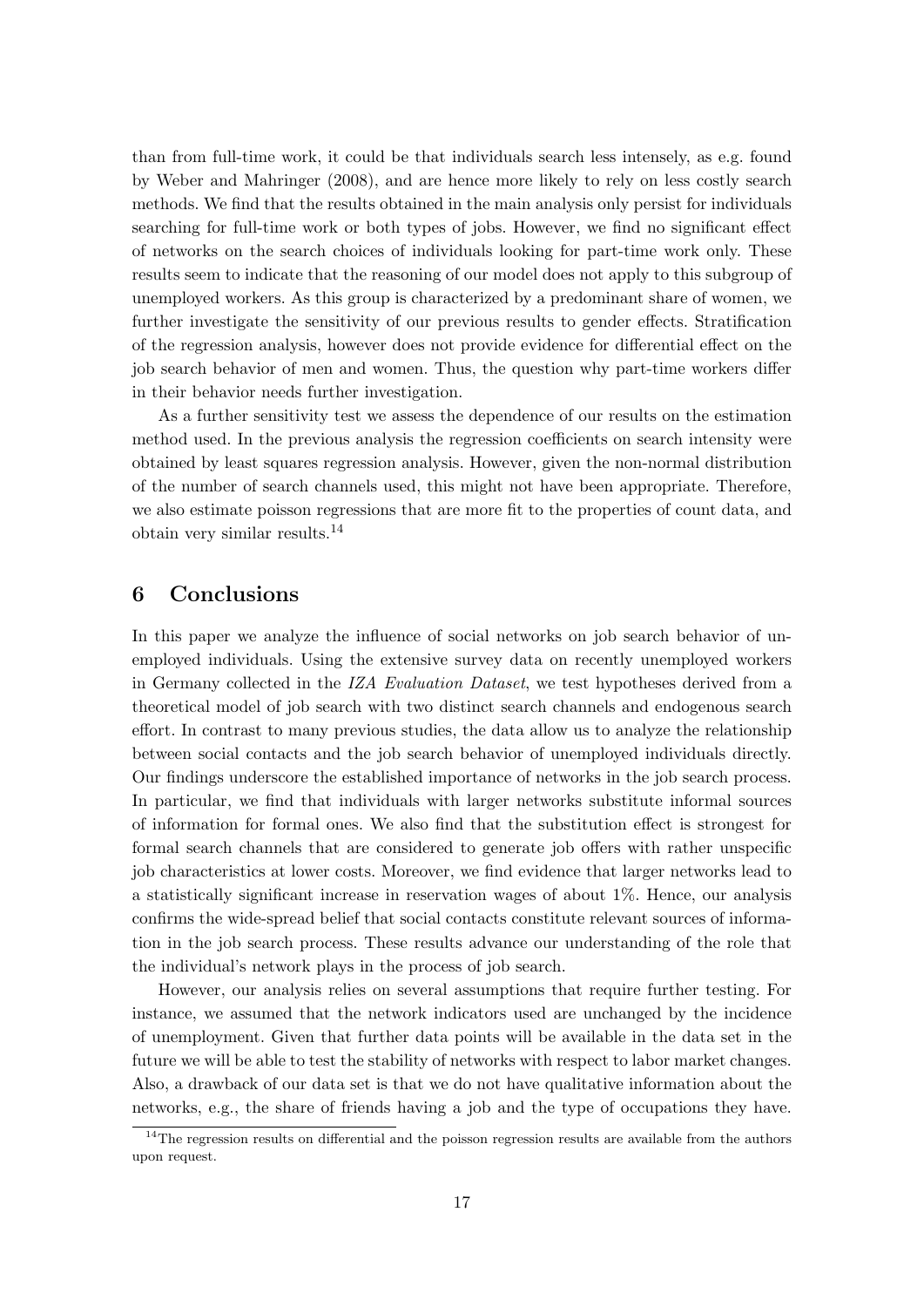Exploring such information directly or approximating the quality of the network indirectly by neighborhood characteristics would shed additional light on the relationship between job search behavior and social networks.

Further research is needed to validate our findings in an analysis of subsequent labor market success of the unemployed. For example, we expect that individuals who experience an increased productivity of search also leave unemployment earlier than otherwise similar unemployed persons without relevant contacts. Furthermore we should find that the observed increase in reservation wages is translated into higher realized wages, irrespective of the successful search channel. Also, looking at realized outcomes should provide insight into the (relative) efficiency of the different types of job search channels. Since this efficiency might differ between specific types of individuals and jobs, it is also important to investigate differential effects, e.g., with respect to the skill level and previous wages of the unemployed.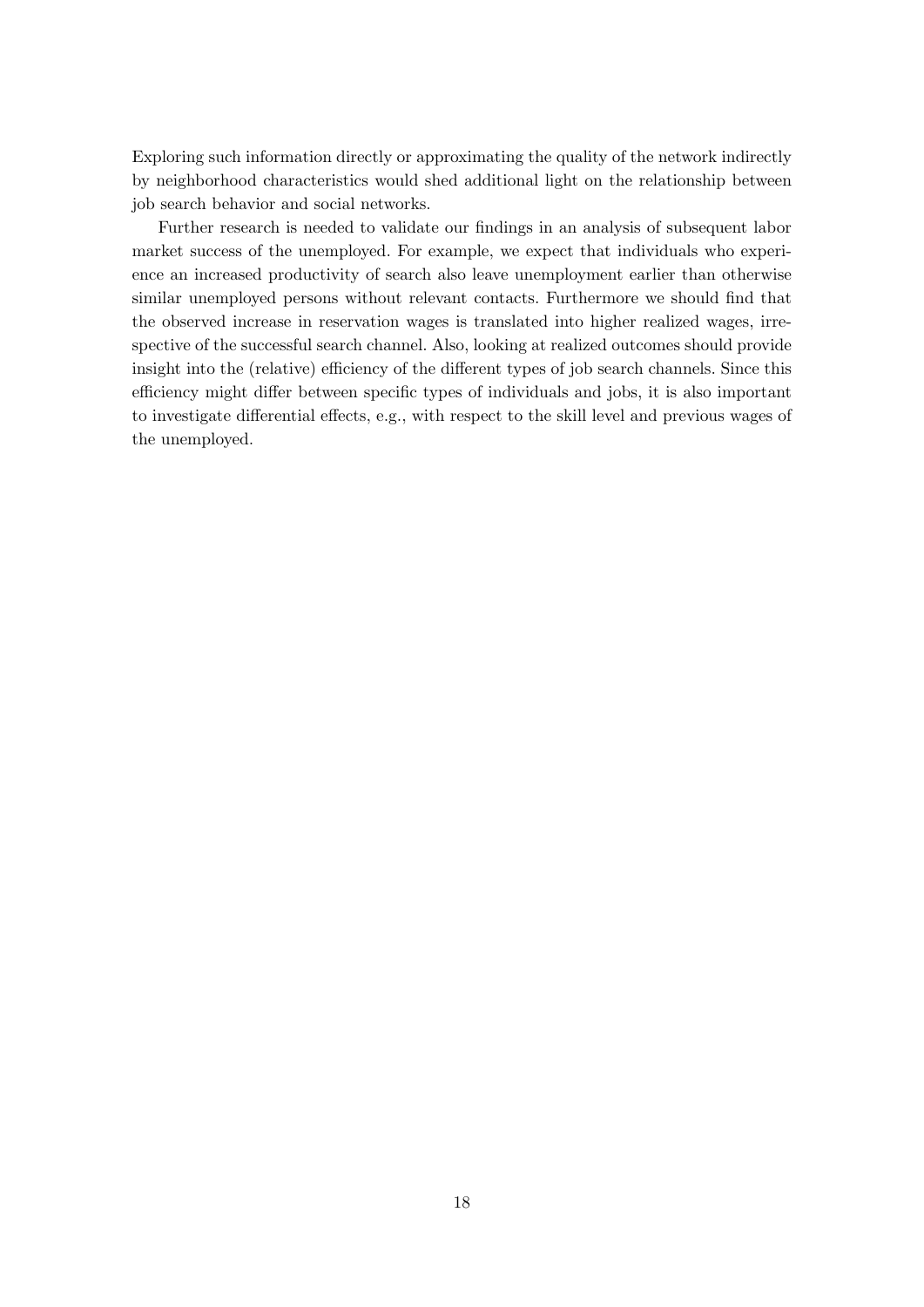#### References

- Andrisani, P. J. (1977): "Inter-External Attitudes, Personal Initiative, and the Labor Market Experience of Black and White Men," Journal of Human Resources, 12, 308–328.
- Bayer, P., S. L. Ross, and G. Topa (2008): "Place of Work and Place of Residence: Informal Hiring Networks and Labor Market Outcomes," Journal of Political Economy, 116(6), 1150–1196.
- Blau, D. M., and P. K. Robins (1990): "Job Search Outcomes for the Employed and Unemployed," The Journal of Political Economy, 3, 637–655.
- Borghans, L., A. L. Duckworth, J. J. Heckman, and B. t. Weel (2008): "The Economics and Psychology of Personality Traits," Journal of Human Resources, 43(4).
- BRAMOULLE, Y., AND G. SAINT-PAUL (2010): "Social Networks and Labor Market Transitions," Labour Economics, forthcoming.
- BUNDESAGENTUR FÜR ARBEIT (2007): "Arbeitsmarkt 2007," Discussion paper, Bundesagentur für Arbeit.
- CALIENDO, M., D. COBB-CLARK, AND A. UHLENDORFF (2009): "Locus of Control and Job Search Strategies," Discussion Paper 4750, IZA.
- Caliendo, M., A. Falk, L. Kaiser, H. Schneider, A. Uhlendorff, G. Van den Berg, and K. Zimmermann (2010): "The IZA Evaluation Dataset," Working paper, IZA, Bonn.
- Calvo-Armengol, A., and M. O. Jackson (2007): "Networks in labor markets: Wage and employment dynamics and inequality," Journal of Economic Theory, 132(1), 27–46.
- Cappellari, L., and K. Tatsiramos (2010): "Friends' Networks and Transitions into Employment.".
- Franzen, A., and D. Hangartner (2006): "Social Networks and Labour Market Outcomes: The Non-Monetary Benefits of Social Capital," European Sociological Review, 22(4), 353–368.
- GALEOTTI, A., AND L. P. MERLINO (2008): "Endogenous Job Contact Networks," Discussion paper, Job Market Paper, mimeo.
- GRANOVETTER, M. S. (1995): Getting a Job: A Study of Contacts and Careers. University of Chicago Press, Chicago.
- Holzer, H. (1988): "Search Method Use by Unemployed Youth," Journal of Labor Economics, 1, 1–20.
- IOANNIDES, Y. M., AND L. DATCHER LOURY (2004): "Job Information Networks, Neighborhood Effects, and Inequality," Journal of Economic Literature, 4, 1056–1093.
- Kahn, L. M., and S. A. Low (1988): "Systematic and Random Search: A Synthesis," The Journal of Human Resources, 23(1), 1–20.
- KONING, P., G. J. VAN DEN BERG, AND G. RIDDER (1997): "A Structural Analysis of Job Search Methods and Subsequent Wages," Tinbergen Institute Discussion Papers 97-082/3, Tinbergen Institute.
- Montgomery, J. D. (1991): "Social Networks an Labor-Market Outcomes: Toward an Economic Analysis," The American Economic Review, 81(5), 1408–1418.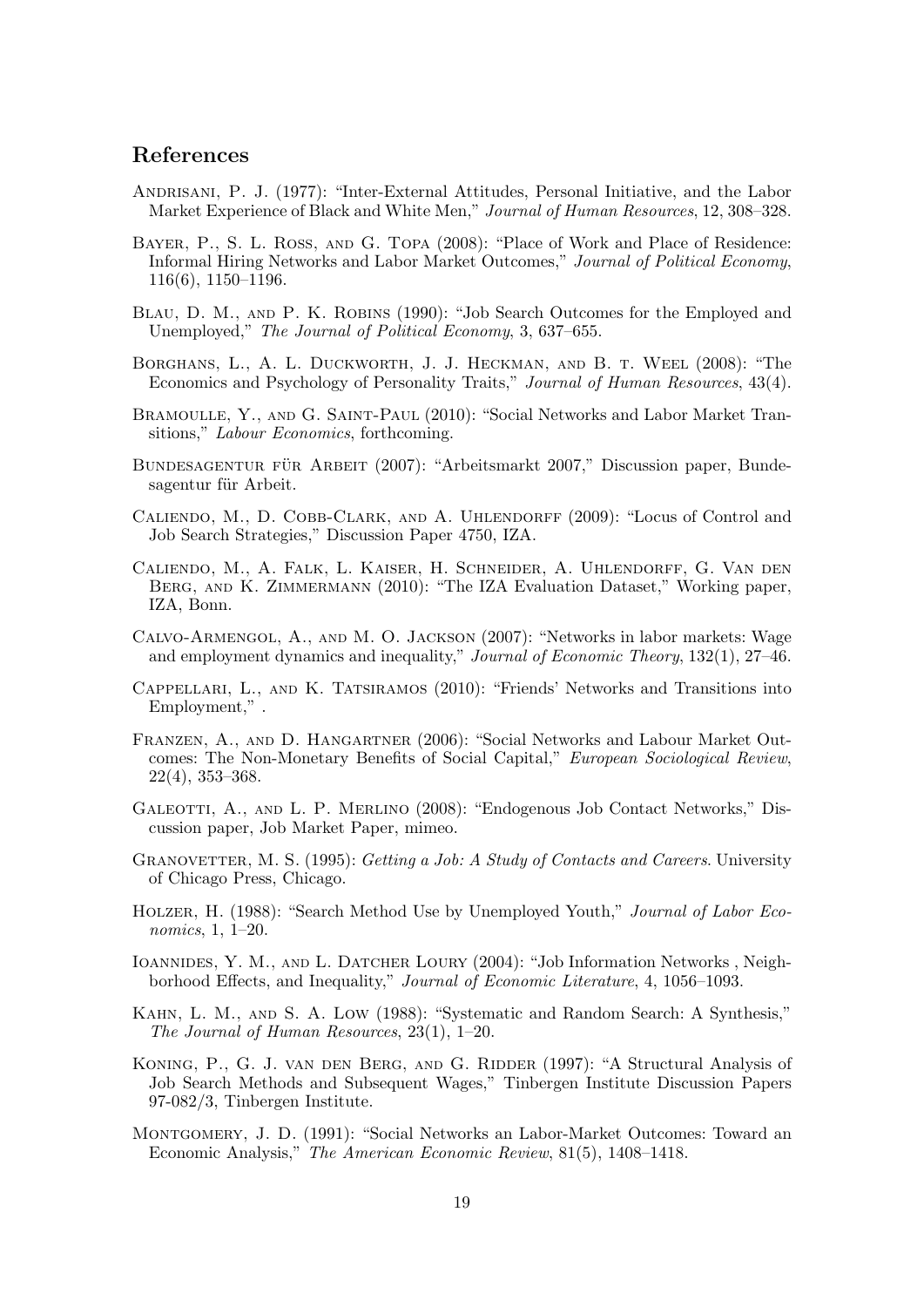- MORTENSEN, D. T. (1986): "Job search and labor market analysis," in *Handbook of Labor* Economics, ed. by O. Ashenfelter, and R. Layard, vol. 2 of Handbook of Labor Economics, chap. 15, pp. 849–919. Elsevier.
- Mortensen, D. T., and T. Vishwanath (1994): "Personal Contacts and Earnings: It's who you know!," Labour Economics, 1, 187–201.
- Mouw, T. (2003): "Social Capital and Finding a Job: Do contacts matter," American Sociological Review, 68(6), 868–898.
- Osborne Groves, M. (2005): "How important is your personality? Labor market returns to personality for women in the US and UK," Journal of Economic Psychology, 26, 827– 841.
- PELLIZZARI, M. (2010): "Do Friends and Relatives Really Help in Getting a Good Job?," Industrial and Labor Relations Review, 63(3), 494–510.
- Rees, A. (1966): "Information Networks in Labor Markets," The American Economic Review,  $56(1/2)$ ,  $559-566$ .
- ROTTER, J. (1966): "Generalized Expectancies for Internal Versus External Control of Reinforcement," Psychological Monographs, 80.
- Topa, G. (2001): "Social Interactions, Local Spillovers and Unemployment," Review of Economic Studies, 68, 261–295.
- van den Berg, G. J., and B. van der Klaauw (2006): "Counseling and Monitoring of Unemployed Workers: Theory and Evidence form a controlled Social Experiment," International Economic Review, 47(3), 895–936.
- WAHBA, J., AND Y. ZENOU (2005): "Density, social networks and job search methods: Theory and Applicatinons to Egypt," Journal of Development Economics, 78, 443–473.
- Weber, A., and H. Mahringer (2008): "Choice and Success of Job Search Methods," Empirical Economics, 35, 153–178.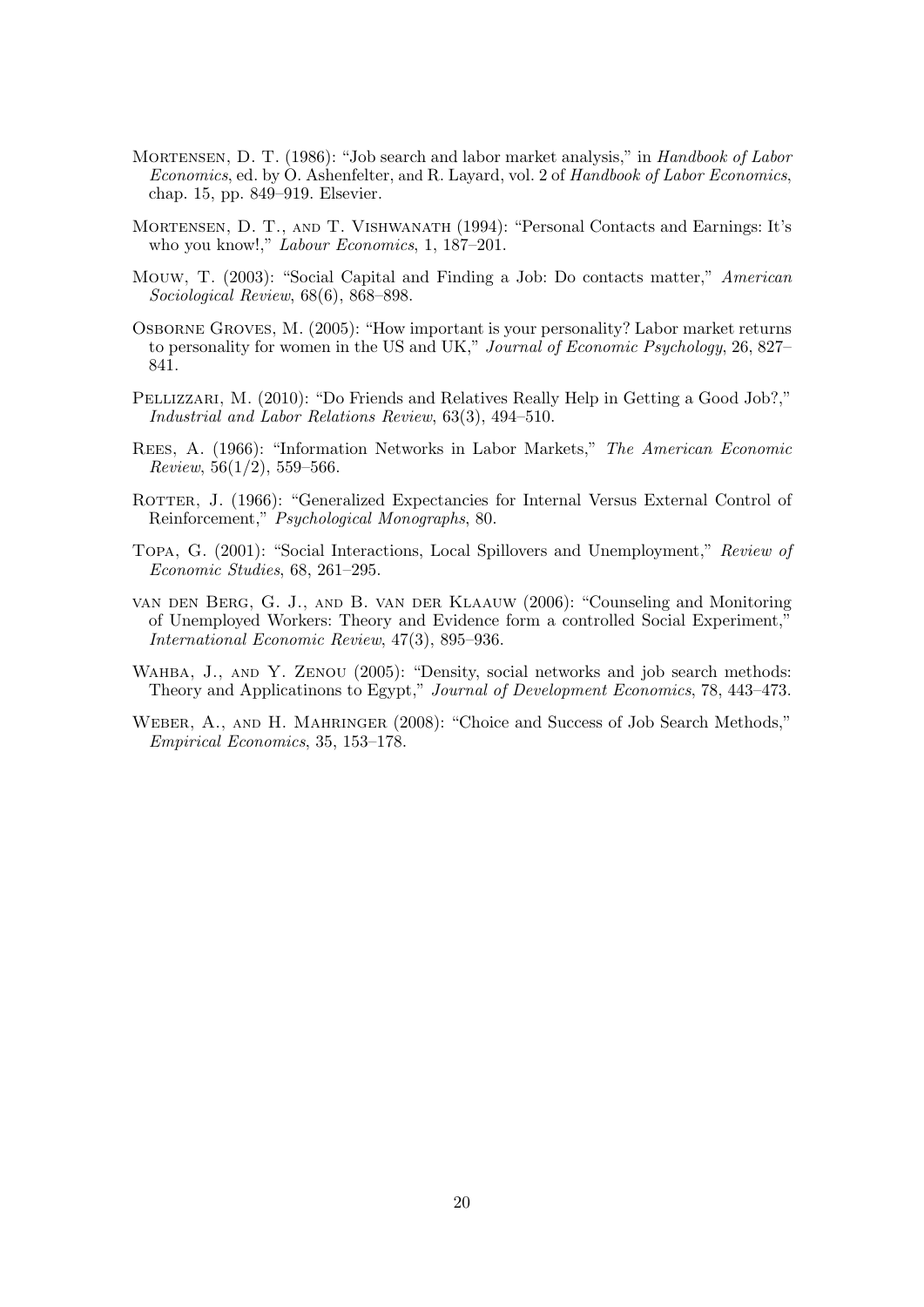# Tables

| West Germany<br>0.68<br>0.51<br>Female<br>German citizenship<br>0.95<br>Married (or cohabiting)<br>0.41<br>Children<br>No Children<br>0.66<br>One Child<br>0.19<br>Two (or more) Children<br>0.15<br>Age (years)<br>Socio-Demographic<br>36.12<br>School Leaving Degree<br>None, Special needs, other<br>0.02<br>Lower Secondary School<br>0.30<br>Middle Secondary School<br>0.42<br>Specialized upper Secondary School<br>0.26<br>Vocational training<br>None<br>0.08<br>Internal or external professional training, others<br>0.72<br>Technical college or university degree<br>0.19<br>Regional unemployment in entry month<br>0.09<br>Last hourly wage earned<br>6.19<br>Unemployment Benefit Recipient (yes)<br>0.81<br>545.11<br>Level of $UB$ (missings=0)<br>Has been in Employment before, ever<br>0.88<br>Employment status before Unemployment<br>Employed<br>0.67<br>Previous Labor<br>Subsidized Employment<br>0.07<br>Market Experience<br>School, Apprentice, Military, etc.<br>0.14<br>Maternity Leave<br>0.05<br>Other<br>0.08<br>Termination of last job<br>did not have a job before<br>0.13<br>quit personally<br>0.10<br>laid-off by employer<br>0.72<br>other reasons<br>0.05<br>Share of adulthood spent in unemployment<br>0.06<br>Share of adulthood spent in employment<br>0.65<br>Internal Locus of Control<br>0.54<br>Personality traits:<br>I see myself as a person who (1: do not agree - 7: completely agree)<br>does a thorough job.<br>6.45<br>does things efficiently.<br>6.07<br>is talkative.<br>5.83<br>Personality Traits<br>is outgoing, sociable.<br>5.50<br>is reserved.<br>3.86<br>is original, comes up with new ideas.<br>5.22<br>has an active imagination.<br>4.79<br>worries often.<br>4.88<br>gets nervous easily.<br>3.55<br>is relaxed, handles stress well.<br>5.10<br>Searching for (Specificity)<br>a specific job opportunity<br>0.35<br>several different job opportunities<br>0.54<br>any job opportunity<br>0.11<br>Searching for (Type of Employment)<br>Other Determinants of<br>Job Search Choices<br>a fulltime employment<br>0.69<br>a part time employment<br>0.15<br>full and part-time employment<br>0.16<br>Individual possesses a mobile phone (yes)<br>0.92<br>Individual has an internet connection (yes)<br>0.75<br>Individuals has an email account (yes)<br>0.72<br>Number of Observations<br>7,953 |  | Variable | Shares <sup>1</sup> |
|-------------------------------------------------------------------------------------------------------------------------------------------------------------------------------------------------------------------------------------------------------------------------------------------------------------------------------------------------------------------------------------------------------------------------------------------------------------------------------------------------------------------------------------------------------------------------------------------------------------------------------------------------------------------------------------------------------------------------------------------------------------------------------------------------------------------------------------------------------------------------------------------------------------------------------------------------------------------------------------------------------------------------------------------------------------------------------------------------------------------------------------------------------------------------------------------------------------------------------------------------------------------------------------------------------------------------------------------------------------------------------------------------------------------------------------------------------------------------------------------------------------------------------------------------------------------------------------------------------------------------------------------------------------------------------------------------------------------------------------------------------------------------------------------------------------------------------------------------------------------------------------------------------------------------------------------------------------------------------------------------------------------------------------------------------------------------------------------------------------------------------------------------------------------------------------------------------------------------------------------------------------------------------------------------------------------------------------------------------------------------------|--|----------|---------------------|
|                                                                                                                                                                                                                                                                                                                                                                                                                                                                                                                                                                                                                                                                                                                                                                                                                                                                                                                                                                                                                                                                                                                                                                                                                                                                                                                                                                                                                                                                                                                                                                                                                                                                                                                                                                                                                                                                                                                                                                                                                                                                                                                                                                                                                                                                                                                                                                               |  |          |                     |
|                                                                                                                                                                                                                                                                                                                                                                                                                                                                                                                                                                                                                                                                                                                                                                                                                                                                                                                                                                                                                                                                                                                                                                                                                                                                                                                                                                                                                                                                                                                                                                                                                                                                                                                                                                                                                                                                                                                                                                                                                                                                                                                                                                                                                                                                                                                                                                               |  |          |                     |
|                                                                                                                                                                                                                                                                                                                                                                                                                                                                                                                                                                                                                                                                                                                                                                                                                                                                                                                                                                                                                                                                                                                                                                                                                                                                                                                                                                                                                                                                                                                                                                                                                                                                                                                                                                                                                                                                                                                                                                                                                                                                                                                                                                                                                                                                                                                                                                               |  |          |                     |
|                                                                                                                                                                                                                                                                                                                                                                                                                                                                                                                                                                                                                                                                                                                                                                                                                                                                                                                                                                                                                                                                                                                                                                                                                                                                                                                                                                                                                                                                                                                                                                                                                                                                                                                                                                                                                                                                                                                                                                                                                                                                                                                                                                                                                                                                                                                                                                               |  |          |                     |
|                                                                                                                                                                                                                                                                                                                                                                                                                                                                                                                                                                                                                                                                                                                                                                                                                                                                                                                                                                                                                                                                                                                                                                                                                                                                                                                                                                                                                                                                                                                                                                                                                                                                                                                                                                                                                                                                                                                                                                                                                                                                                                                                                                                                                                                                                                                                                                               |  |          |                     |
|                                                                                                                                                                                                                                                                                                                                                                                                                                                                                                                                                                                                                                                                                                                                                                                                                                                                                                                                                                                                                                                                                                                                                                                                                                                                                                                                                                                                                                                                                                                                                                                                                                                                                                                                                                                                                                                                                                                                                                                                                                                                                                                                                                                                                                                                                                                                                                               |  |          |                     |
|                                                                                                                                                                                                                                                                                                                                                                                                                                                                                                                                                                                                                                                                                                                                                                                                                                                                                                                                                                                                                                                                                                                                                                                                                                                                                                                                                                                                                                                                                                                                                                                                                                                                                                                                                                                                                                                                                                                                                                                                                                                                                                                                                                                                                                                                                                                                                                               |  |          |                     |
|                                                                                                                                                                                                                                                                                                                                                                                                                                                                                                                                                                                                                                                                                                                                                                                                                                                                                                                                                                                                                                                                                                                                                                                                                                                                                                                                                                                                                                                                                                                                                                                                                                                                                                                                                                                                                                                                                                                                                                                                                                                                                                                                                                                                                                                                                                                                                                               |  |          |                     |
|                                                                                                                                                                                                                                                                                                                                                                                                                                                                                                                                                                                                                                                                                                                                                                                                                                                                                                                                                                                                                                                                                                                                                                                                                                                                                                                                                                                                                                                                                                                                                                                                                                                                                                                                                                                                                                                                                                                                                                                                                                                                                                                                                                                                                                                                                                                                                                               |  |          |                     |
|                                                                                                                                                                                                                                                                                                                                                                                                                                                                                                                                                                                                                                                                                                                                                                                                                                                                                                                                                                                                                                                                                                                                                                                                                                                                                                                                                                                                                                                                                                                                                                                                                                                                                                                                                                                                                                                                                                                                                                                                                                                                                                                                                                                                                                                                                                                                                                               |  |          |                     |
|                                                                                                                                                                                                                                                                                                                                                                                                                                                                                                                                                                                                                                                                                                                                                                                                                                                                                                                                                                                                                                                                                                                                                                                                                                                                                                                                                                                                                                                                                                                                                                                                                                                                                                                                                                                                                                                                                                                                                                                                                                                                                                                                                                                                                                                                                                                                                                               |  |          |                     |
|                                                                                                                                                                                                                                                                                                                                                                                                                                                                                                                                                                                                                                                                                                                                                                                                                                                                                                                                                                                                                                                                                                                                                                                                                                                                                                                                                                                                                                                                                                                                                                                                                                                                                                                                                                                                                                                                                                                                                                                                                                                                                                                                                                                                                                                                                                                                                                               |  |          |                     |
|                                                                                                                                                                                                                                                                                                                                                                                                                                                                                                                                                                                                                                                                                                                                                                                                                                                                                                                                                                                                                                                                                                                                                                                                                                                                                                                                                                                                                                                                                                                                                                                                                                                                                                                                                                                                                                                                                                                                                                                                                                                                                                                                                                                                                                                                                                                                                                               |  |          |                     |
|                                                                                                                                                                                                                                                                                                                                                                                                                                                                                                                                                                                                                                                                                                                                                                                                                                                                                                                                                                                                                                                                                                                                                                                                                                                                                                                                                                                                                                                                                                                                                                                                                                                                                                                                                                                                                                                                                                                                                                                                                                                                                                                                                                                                                                                                                                                                                                               |  |          |                     |
|                                                                                                                                                                                                                                                                                                                                                                                                                                                                                                                                                                                                                                                                                                                                                                                                                                                                                                                                                                                                                                                                                                                                                                                                                                                                                                                                                                                                                                                                                                                                                                                                                                                                                                                                                                                                                                                                                                                                                                                                                                                                                                                                                                                                                                                                                                                                                                               |  |          |                     |
|                                                                                                                                                                                                                                                                                                                                                                                                                                                                                                                                                                                                                                                                                                                                                                                                                                                                                                                                                                                                                                                                                                                                                                                                                                                                                                                                                                                                                                                                                                                                                                                                                                                                                                                                                                                                                                                                                                                                                                                                                                                                                                                                                                                                                                                                                                                                                                               |  |          |                     |
|                                                                                                                                                                                                                                                                                                                                                                                                                                                                                                                                                                                                                                                                                                                                                                                                                                                                                                                                                                                                                                                                                                                                                                                                                                                                                                                                                                                                                                                                                                                                                                                                                                                                                                                                                                                                                                                                                                                                                                                                                                                                                                                                                                                                                                                                                                                                                                               |  |          |                     |
|                                                                                                                                                                                                                                                                                                                                                                                                                                                                                                                                                                                                                                                                                                                                                                                                                                                                                                                                                                                                                                                                                                                                                                                                                                                                                                                                                                                                                                                                                                                                                                                                                                                                                                                                                                                                                                                                                                                                                                                                                                                                                                                                                                                                                                                                                                                                                                               |  |          |                     |
|                                                                                                                                                                                                                                                                                                                                                                                                                                                                                                                                                                                                                                                                                                                                                                                                                                                                                                                                                                                                                                                                                                                                                                                                                                                                                                                                                                                                                                                                                                                                                                                                                                                                                                                                                                                                                                                                                                                                                                                                                                                                                                                                                                                                                                                                                                                                                                               |  |          |                     |
|                                                                                                                                                                                                                                                                                                                                                                                                                                                                                                                                                                                                                                                                                                                                                                                                                                                                                                                                                                                                                                                                                                                                                                                                                                                                                                                                                                                                                                                                                                                                                                                                                                                                                                                                                                                                                                                                                                                                                                                                                                                                                                                                                                                                                                                                                                                                                                               |  |          |                     |
|                                                                                                                                                                                                                                                                                                                                                                                                                                                                                                                                                                                                                                                                                                                                                                                                                                                                                                                                                                                                                                                                                                                                                                                                                                                                                                                                                                                                                                                                                                                                                                                                                                                                                                                                                                                                                                                                                                                                                                                                                                                                                                                                                                                                                                                                                                                                                                               |  |          |                     |
|                                                                                                                                                                                                                                                                                                                                                                                                                                                                                                                                                                                                                                                                                                                                                                                                                                                                                                                                                                                                                                                                                                                                                                                                                                                                                                                                                                                                                                                                                                                                                                                                                                                                                                                                                                                                                                                                                                                                                                                                                                                                                                                                                                                                                                                                                                                                                                               |  |          |                     |
|                                                                                                                                                                                                                                                                                                                                                                                                                                                                                                                                                                                                                                                                                                                                                                                                                                                                                                                                                                                                                                                                                                                                                                                                                                                                                                                                                                                                                                                                                                                                                                                                                                                                                                                                                                                                                                                                                                                                                                                                                                                                                                                                                                                                                                                                                                                                                                               |  |          |                     |
|                                                                                                                                                                                                                                                                                                                                                                                                                                                                                                                                                                                                                                                                                                                                                                                                                                                                                                                                                                                                                                                                                                                                                                                                                                                                                                                                                                                                                                                                                                                                                                                                                                                                                                                                                                                                                                                                                                                                                                                                                                                                                                                                                                                                                                                                                                                                                                               |  |          |                     |
|                                                                                                                                                                                                                                                                                                                                                                                                                                                                                                                                                                                                                                                                                                                                                                                                                                                                                                                                                                                                                                                                                                                                                                                                                                                                                                                                                                                                                                                                                                                                                                                                                                                                                                                                                                                                                                                                                                                                                                                                                                                                                                                                                                                                                                                                                                                                                                               |  |          |                     |
|                                                                                                                                                                                                                                                                                                                                                                                                                                                                                                                                                                                                                                                                                                                                                                                                                                                                                                                                                                                                                                                                                                                                                                                                                                                                                                                                                                                                                                                                                                                                                                                                                                                                                                                                                                                                                                                                                                                                                                                                                                                                                                                                                                                                                                                                                                                                                                               |  |          |                     |
|                                                                                                                                                                                                                                                                                                                                                                                                                                                                                                                                                                                                                                                                                                                                                                                                                                                                                                                                                                                                                                                                                                                                                                                                                                                                                                                                                                                                                                                                                                                                                                                                                                                                                                                                                                                                                                                                                                                                                                                                                                                                                                                                                                                                                                                                                                                                                                               |  |          |                     |
|                                                                                                                                                                                                                                                                                                                                                                                                                                                                                                                                                                                                                                                                                                                                                                                                                                                                                                                                                                                                                                                                                                                                                                                                                                                                                                                                                                                                                                                                                                                                                                                                                                                                                                                                                                                                                                                                                                                                                                                                                                                                                                                                                                                                                                                                                                                                                                               |  |          |                     |
|                                                                                                                                                                                                                                                                                                                                                                                                                                                                                                                                                                                                                                                                                                                                                                                                                                                                                                                                                                                                                                                                                                                                                                                                                                                                                                                                                                                                                                                                                                                                                                                                                                                                                                                                                                                                                                                                                                                                                                                                                                                                                                                                                                                                                                                                                                                                                                               |  |          |                     |
|                                                                                                                                                                                                                                                                                                                                                                                                                                                                                                                                                                                                                                                                                                                                                                                                                                                                                                                                                                                                                                                                                                                                                                                                                                                                                                                                                                                                                                                                                                                                                                                                                                                                                                                                                                                                                                                                                                                                                                                                                                                                                                                                                                                                                                                                                                                                                                               |  |          |                     |
|                                                                                                                                                                                                                                                                                                                                                                                                                                                                                                                                                                                                                                                                                                                                                                                                                                                                                                                                                                                                                                                                                                                                                                                                                                                                                                                                                                                                                                                                                                                                                                                                                                                                                                                                                                                                                                                                                                                                                                                                                                                                                                                                                                                                                                                                                                                                                                               |  |          |                     |
|                                                                                                                                                                                                                                                                                                                                                                                                                                                                                                                                                                                                                                                                                                                                                                                                                                                                                                                                                                                                                                                                                                                                                                                                                                                                                                                                                                                                                                                                                                                                                                                                                                                                                                                                                                                                                                                                                                                                                                                                                                                                                                                                                                                                                                                                                                                                                                               |  |          |                     |
|                                                                                                                                                                                                                                                                                                                                                                                                                                                                                                                                                                                                                                                                                                                                                                                                                                                                                                                                                                                                                                                                                                                                                                                                                                                                                                                                                                                                                                                                                                                                                                                                                                                                                                                                                                                                                                                                                                                                                                                                                                                                                                                                                                                                                                                                                                                                                                               |  |          |                     |
|                                                                                                                                                                                                                                                                                                                                                                                                                                                                                                                                                                                                                                                                                                                                                                                                                                                                                                                                                                                                                                                                                                                                                                                                                                                                                                                                                                                                                                                                                                                                                                                                                                                                                                                                                                                                                                                                                                                                                                                                                                                                                                                                                                                                                                                                                                                                                                               |  |          |                     |
|                                                                                                                                                                                                                                                                                                                                                                                                                                                                                                                                                                                                                                                                                                                                                                                                                                                                                                                                                                                                                                                                                                                                                                                                                                                                                                                                                                                                                                                                                                                                                                                                                                                                                                                                                                                                                                                                                                                                                                                                                                                                                                                                                                                                                                                                                                                                                                               |  |          |                     |
|                                                                                                                                                                                                                                                                                                                                                                                                                                                                                                                                                                                                                                                                                                                                                                                                                                                                                                                                                                                                                                                                                                                                                                                                                                                                                                                                                                                                                                                                                                                                                                                                                                                                                                                                                                                                                                                                                                                                                                                                                                                                                                                                                                                                                                                                                                                                                                               |  |          |                     |
|                                                                                                                                                                                                                                                                                                                                                                                                                                                                                                                                                                                                                                                                                                                                                                                                                                                                                                                                                                                                                                                                                                                                                                                                                                                                                                                                                                                                                                                                                                                                                                                                                                                                                                                                                                                                                                                                                                                                                                                                                                                                                                                                                                                                                                                                                                                                                                               |  |          |                     |
|                                                                                                                                                                                                                                                                                                                                                                                                                                                                                                                                                                                                                                                                                                                                                                                                                                                                                                                                                                                                                                                                                                                                                                                                                                                                                                                                                                                                                                                                                                                                                                                                                                                                                                                                                                                                                                                                                                                                                                                                                                                                                                                                                                                                                                                                                                                                                                               |  |          |                     |
|                                                                                                                                                                                                                                                                                                                                                                                                                                                                                                                                                                                                                                                                                                                                                                                                                                                                                                                                                                                                                                                                                                                                                                                                                                                                                                                                                                                                                                                                                                                                                                                                                                                                                                                                                                                                                                                                                                                                                                                                                                                                                                                                                                                                                                                                                                                                                                               |  |          |                     |
|                                                                                                                                                                                                                                                                                                                                                                                                                                                                                                                                                                                                                                                                                                                                                                                                                                                                                                                                                                                                                                                                                                                                                                                                                                                                                                                                                                                                                                                                                                                                                                                                                                                                                                                                                                                                                                                                                                                                                                                                                                                                                                                                                                                                                                                                                                                                                                               |  |          |                     |
|                                                                                                                                                                                                                                                                                                                                                                                                                                                                                                                                                                                                                                                                                                                                                                                                                                                                                                                                                                                                                                                                                                                                                                                                                                                                                                                                                                                                                                                                                                                                                                                                                                                                                                                                                                                                                                                                                                                                                                                                                                                                                                                                                                                                                                                                                                                                                                               |  |          |                     |
|                                                                                                                                                                                                                                                                                                                                                                                                                                                                                                                                                                                                                                                                                                                                                                                                                                                                                                                                                                                                                                                                                                                                                                                                                                                                                                                                                                                                                                                                                                                                                                                                                                                                                                                                                                                                                                                                                                                                                                                                                                                                                                                                                                                                                                                                                                                                                                               |  |          |                     |
|                                                                                                                                                                                                                                                                                                                                                                                                                                                                                                                                                                                                                                                                                                                                                                                                                                                                                                                                                                                                                                                                                                                                                                                                                                                                                                                                                                                                                                                                                                                                                                                                                                                                                                                                                                                                                                                                                                                                                                                                                                                                                                                                                                                                                                                                                                                                                                               |  |          |                     |
|                                                                                                                                                                                                                                                                                                                                                                                                                                                                                                                                                                                                                                                                                                                                                                                                                                                                                                                                                                                                                                                                                                                                                                                                                                                                                                                                                                                                                                                                                                                                                                                                                                                                                                                                                                                                                                                                                                                                                                                                                                                                                                                                                                                                                                                                                                                                                                               |  |          |                     |
|                                                                                                                                                                                                                                                                                                                                                                                                                                                                                                                                                                                                                                                                                                                                                                                                                                                                                                                                                                                                                                                                                                                                                                                                                                                                                                                                                                                                                                                                                                                                                                                                                                                                                                                                                                                                                                                                                                                                                                                                                                                                                                                                                                                                                                                                                                                                                                               |  |          |                     |
|                                                                                                                                                                                                                                                                                                                                                                                                                                                                                                                                                                                                                                                                                                                                                                                                                                                                                                                                                                                                                                                                                                                                                                                                                                                                                                                                                                                                                                                                                                                                                                                                                                                                                                                                                                                                                                                                                                                                                                                                                                                                                                                                                                                                                                                                                                                                                                               |  |          |                     |
|                                                                                                                                                                                                                                                                                                                                                                                                                                                                                                                                                                                                                                                                                                                                                                                                                                                                                                                                                                                                                                                                                                                                                                                                                                                                                                                                                                                                                                                                                                                                                                                                                                                                                                                                                                                                                                                                                                                                                                                                                                                                                                                                                                                                                                                                                                                                                                               |  |          |                     |
|                                                                                                                                                                                                                                                                                                                                                                                                                                                                                                                                                                                                                                                                                                                                                                                                                                                                                                                                                                                                                                                                                                                                                                                                                                                                                                                                                                                                                                                                                                                                                                                                                                                                                                                                                                                                                                                                                                                                                                                                                                                                                                                                                                                                                                                                                                                                                                               |  |          |                     |
|                                                                                                                                                                                                                                                                                                                                                                                                                                                                                                                                                                                                                                                                                                                                                                                                                                                                                                                                                                                                                                                                                                                                                                                                                                                                                                                                                                                                                                                                                                                                                                                                                                                                                                                                                                                                                                                                                                                                                                                                                                                                                                                                                                                                                                                                                                                                                                               |  |          |                     |
|                                                                                                                                                                                                                                                                                                                                                                                                                                                                                                                                                                                                                                                                                                                                                                                                                                                                                                                                                                                                                                                                                                                                                                                                                                                                                                                                                                                                                                                                                                                                                                                                                                                                                                                                                                                                                                                                                                                                                                                                                                                                                                                                                                                                                                                                                                                                                                               |  |          |                     |
|                                                                                                                                                                                                                                                                                                                                                                                                                                                                                                                                                                                                                                                                                                                                                                                                                                                                                                                                                                                                                                                                                                                                                                                                                                                                                                                                                                                                                                                                                                                                                                                                                                                                                                                                                                                                                                                                                                                                                                                                                                                                                                                                                                                                                                                                                                                                                                               |  |          |                     |
|                                                                                                                                                                                                                                                                                                                                                                                                                                                                                                                                                                                                                                                                                                                                                                                                                                                                                                                                                                                                                                                                                                                                                                                                                                                                                                                                                                                                                                                                                                                                                                                                                                                                                                                                                                                                                                                                                                                                                                                                                                                                                                                                                                                                                                                                                                                                                                               |  |          |                     |

Table 1: Descriptives of the Estimation Sample

Source: IZA Evaluation Data Set, own calculations. <sup>1</sup>The numbers are shares unless otherwise indicated.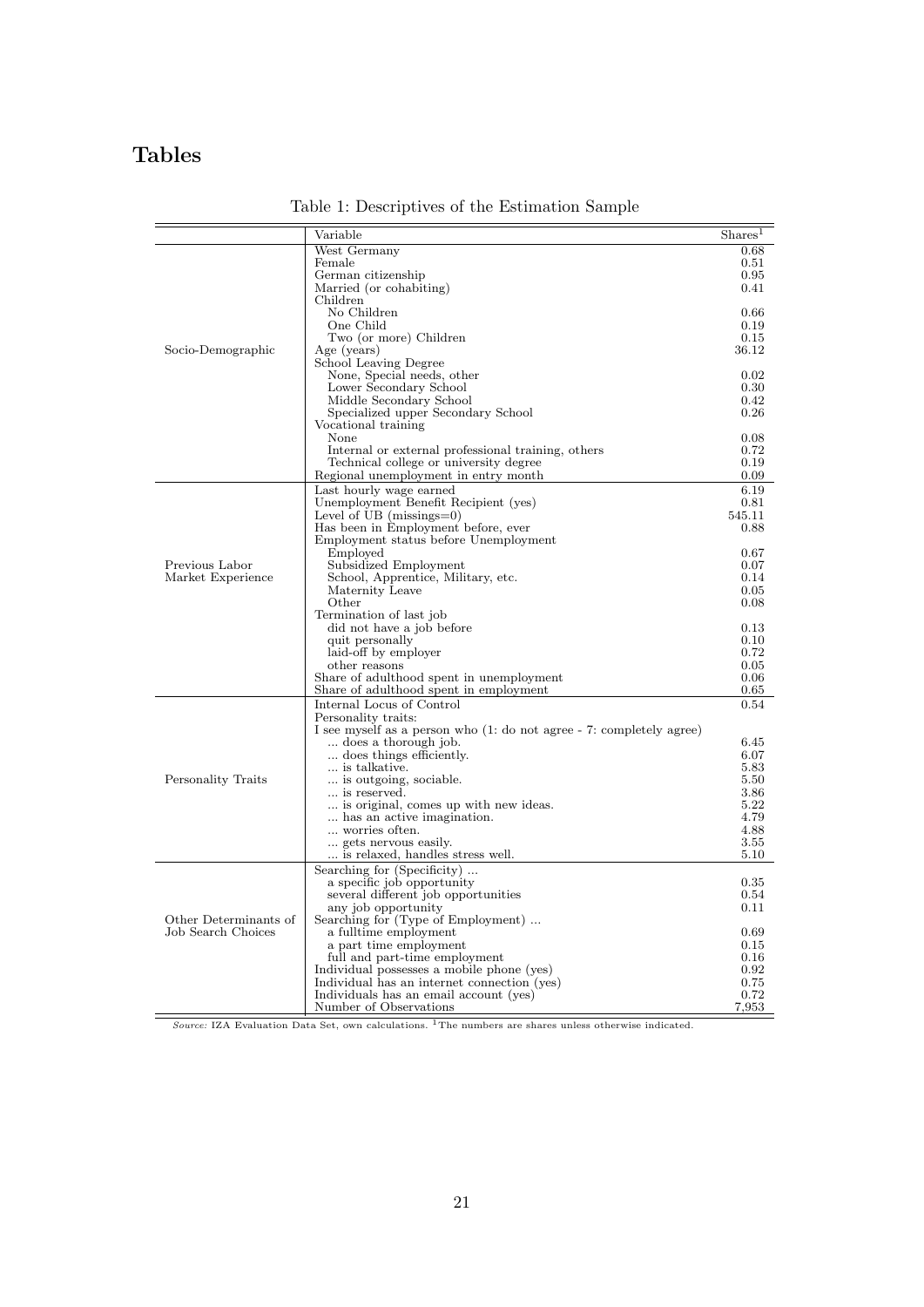| Variable                                             | N     | Shares <sup>1</sup> |
|------------------------------------------------------|-------|---------------------|
| Questions in Survey                                  |       |                     |
| Number of close friends outside family               | 7,953 | 4.83                |
| Before UE contact with colleagues                    |       |                     |
| never                                                | 2,349 | 0.30                |
| infrequent contact                                   | 1,988 | 0.25                |
| occasional contact                                   | 2,135 | 0.27                |
| frequent contact                                     | 1,481 | 0.19                |
| Coding in the Analysis                               |       |                     |
| Number of close friends outside family               |       |                     |
| low $(0-2)$                                          | 2,169 | 0.27                |
| medium $(3-5)$                                       | 3,991 | 0.50                |
| high (more than $5$ )                                | 1,793 | 0.23                |
| Before UE contact frequency with colleagues          |       |                     |
| low                                                  | 2,349 | 0.30                |
| medium                                               | 4,123 | 0.52                |
| high                                                 | 1,481 | 0.19                |
| Interaction Friends and Colleagues                   |       |                     |
| $Low-Low$                                            | 709   | 0.09                |
| Medium-Low                                           | 1,137 | 0.14                |
| High-Low                                             | 503   | 0.06                |
| Low-Medium                                           | 1,154 | 0.15                |
| Medium-Medium                                        | 2,089 | 0.26                |
| High-Medium                                          | 880   | 0.11                |
| Low-High                                             | 306   | 0.04                |
| Medium-High                                          | 765   | 0.10                |
| High-High                                            | 410   | 0.05                |
| Correlation coefficient between the coded indicators |       | $0.07***$           |
| Number of Observations                               | 7,953 |                     |

Table 2: Number of Close Friends and Former Contact Frequency to Colleagues

Source: IZA Evaluation Data Set, own calculations.

<sup>1</sup> The numbers are shares, unless otherwise indicated.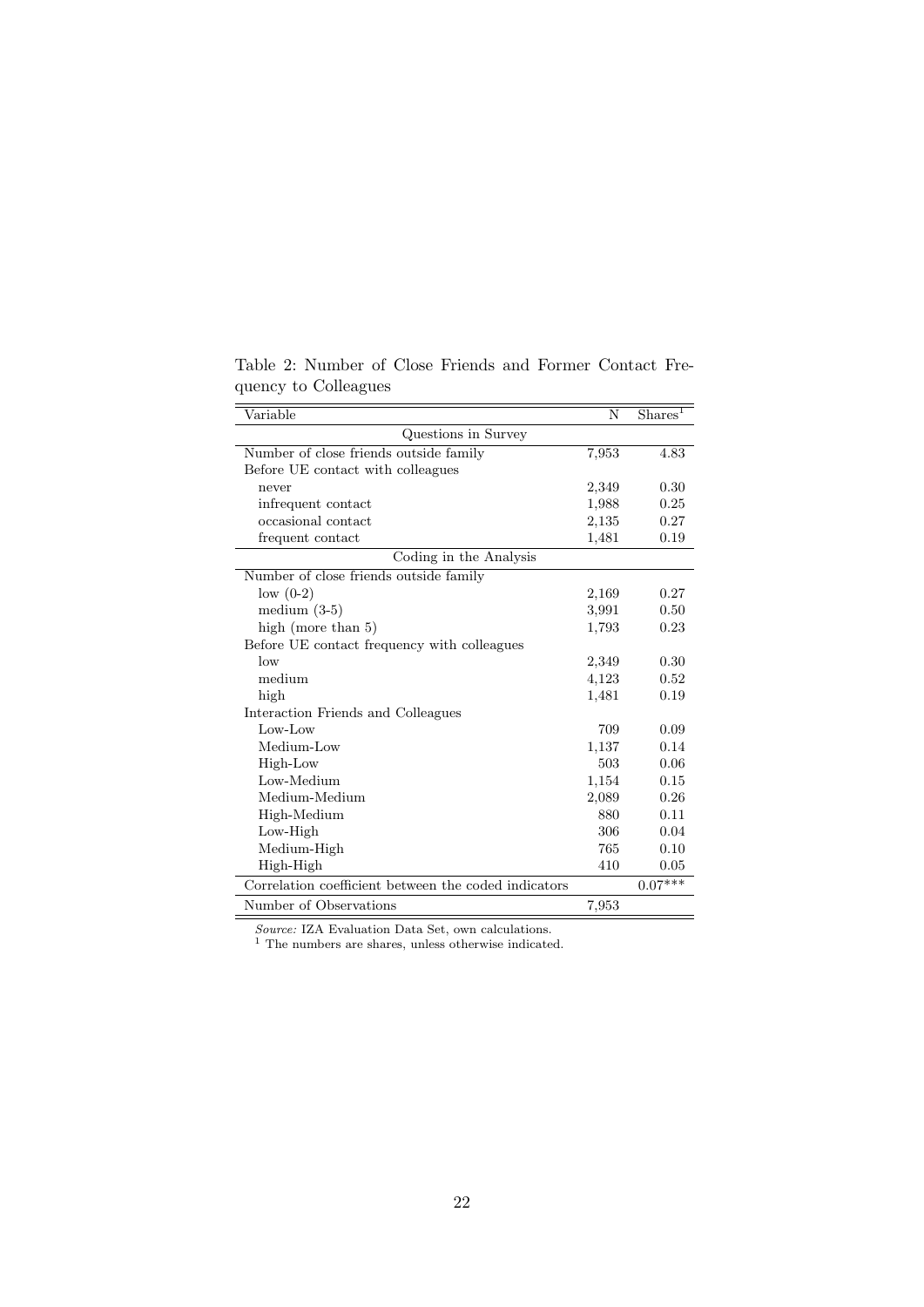| Variable                                                   | Shares <sup>1</sup> |
|------------------------------------------------------------|---------------------|
| Hourly reservation Wage (in Euro)                          | 7.03                |
| median                                                     | [6.60]              |
| s.d.                                                       | (2.29)              |
| Use of informal search channel                             | 0.85                |
| Use of formal search channels:                             |                     |
| advertisements in a newspaper                              | 0.84                |
| posting an advertisement myself                            | 0.14                |
| using the job information system (SIS)                     | 0.60                |
| contacting an agent of the unemployment agency             | 0.70                |
| research on the internet                                   | 0.86                |
| contacting a private agent with agency voucher             | 0.09                |
| contacting a private agent without agency voucher          | 0.16                |
| direct application at companies                            | 0.67                |
| others                                                     | 0.19                |
| Number of formal search channels used                      | 4.25                |
| median                                                     | [4.00]              |
| s.d.                                                       | (1.56)              |
| Number of active <sup>2</sup> formal search channels used  | 0.97                |
| median                                                     | [1.00]              |
| s.d.                                                       | (0.74)              |
| Number of passive <sup>2</sup> formal search channels used | 3.29                |
| median                                                     | [3.00]              |
| s.d.                                                       | (1.19)              |
| Number of Observations                                     | 7,953               |

Table 3: Job Search Behavior of the Unemployed

Source: IZA Evaluation Data Set, own calculations.

 $^1$  The numbers are shares unless indicated otherwise.

<sup>2</sup> Posting an advertisement oneself, contacting a private agent without voucher, and direct application at companies are considered active search. The rest of the formal search channels is considered passive search.

| Outcome                                       |       | Frequency |       |       | p-values of t-test |      |  |  |
|-----------------------------------------------|-------|-----------|-------|-------|--------------------|------|--|--|
|                                               | low   | medium    | high  | $l-m$ | l-h                | m-h  |  |  |
| By number of close friends                    |       |           |       |       |                    |      |  |  |
| Hourly reservation Wage (in Euro)             | 6.87  | 7.11      | 7.03  | 0.00  | 0.03               | 0.21 |  |  |
| Informal search                               | 0.81  | 0.86      | 0.87  | 0.00  | 0.00               | 0.43 |  |  |
| Number of formal Search Channels used         | 4.23  | 4.28      | 4.22  | 0.28  | 0.78               | 0.18 |  |  |
| Number of active formal Search Channels used  | 0.95  | 0.95      | 1.01  | 0.85  | 0.01               | 0.01 |  |  |
| Number of passive formal Search Channels used | 3.28  | 3.32      | 3.21  | 0.19  | 0.06               | 0.00 |  |  |
| Observations                                  | 2,169 | 3,991     | 1,793 |       |                    |      |  |  |
| By former contact frequency to colleagues     |       |           |       |       |                    |      |  |  |
| Hourly reservation Wage (in Euro)             | 6.68  | 7.19      | 7.13  | 0.00  | 0.00               | 0.43 |  |  |
| Informal search                               | 0.82  | 0.85      | 0.87  | 0.00  | 0.00               | 0.07 |  |  |
| Number of formal Search Channels used         | 4.19  | 4.30      | 4.22  | 0.01  | 0.63               | 0.09 |  |  |
| Number of active formal Search Channels used  | 0.93  | 0.97      | 1.00  | 0.07  | 0.01               | 0.15 |  |  |
| Number of passive formal Search Channels used | 3.26  | 3.33      | 3.22  | 0.02  | 0.31               | 0.00 |  |  |
| Number of Observations                        | 2,349 | 4,123     | 1,481 |       |                    |      |  |  |

Table 4: Job Search Behavior by Network Indicator

Source: IZA Evaluation Data Set, own calculations.

Note: The numbers are shares, unless otherwise indicated. The p-value refers to a two-sided t-test of mean equality between the groups.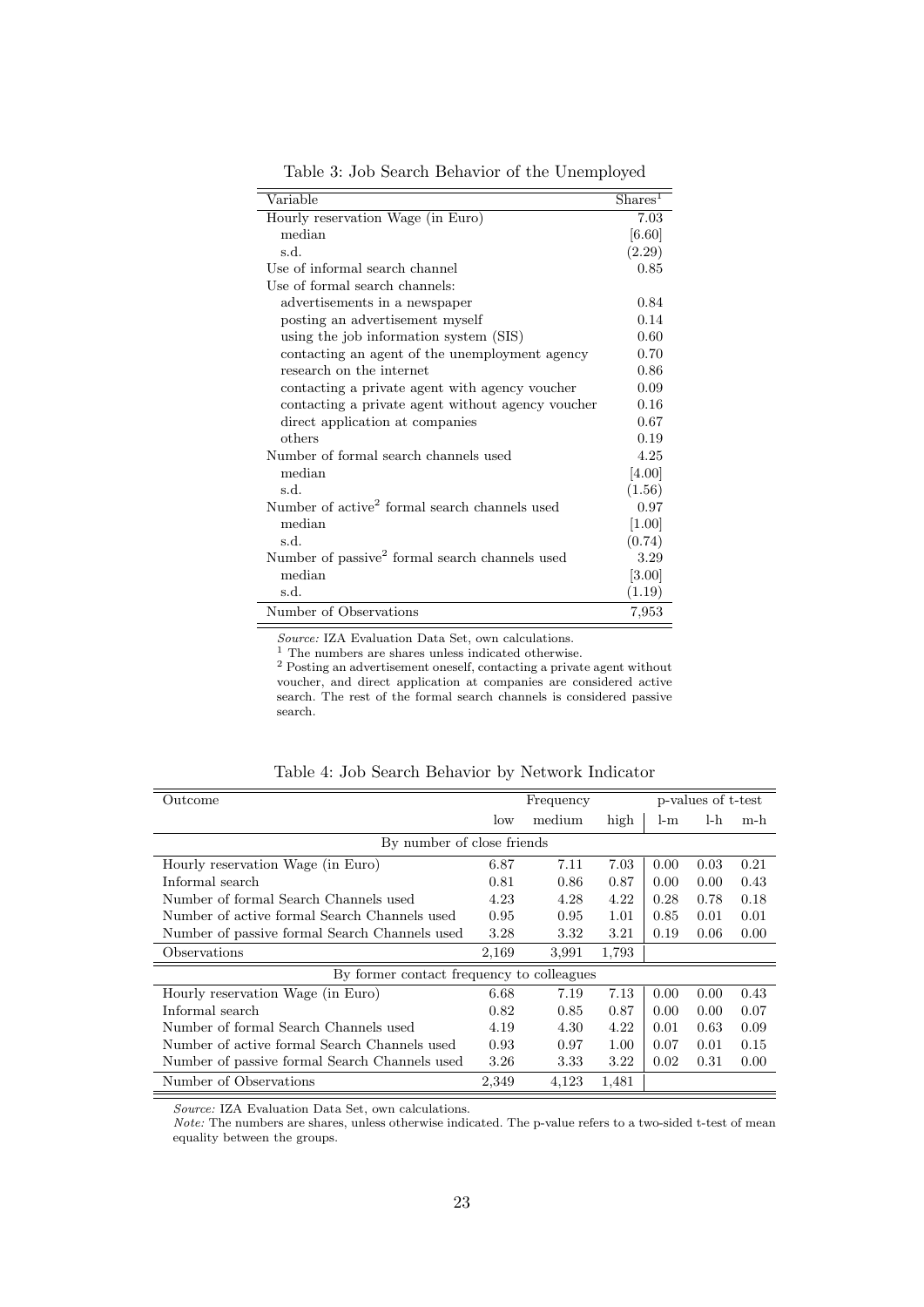|                                                        | Informal              | Reservation           | Formal                | Active              | Passive               |  |  |
|--------------------------------------------------------|-----------------------|-----------------------|-----------------------|---------------------|-----------------------|--|--|
|                                                        | Search                | Wage                  | search channels       | formal search       | formal search         |  |  |
|                                                        | (1)                   | (2)                   | (3)                   | (4)                 | (5)                   |  |  |
|                                                        |                       |                       | No Personality Traits |                     |                       |  |  |
| Number of close friends outside family (ref. low)      |                       |                       |                       |                     |                       |  |  |
| medium                                                 | $0.042***$<br>(0.009) | $0.017***$<br>(0.007) | $-.049$<br>(0.045)    | $-.027$<br>(0.022)  | $-.022$<br>(0.034)    |  |  |
| high                                                   | $0.051***$<br>(0.009) | 0.009<br>(0.008)      | $-.018$<br>(0.055)    | 0.037<br>(0.026)    | $-.055$<br>(0.042)    |  |  |
| Before UE contact frequency with colleagues (ref: low) |                       |                       |                       |                     |                       |  |  |
| medium                                                 | $0.032***$<br>(0.01)  | $0.017***$<br>(0.008) | 0.015<br>(0.05)       | 0.015<br>(0.025)    | $-.0006$<br>(0.038)   |  |  |
| high                                                   | $0.049***$<br>(0.011) | $0.018*$<br>(0.009)   | $-.046$<br>(0.062)    | 0.041<br>(0.03)     | $-.087*$<br>(0.048)   |  |  |
| Adjusted/Pseudo $\overline{R^2}$                       | 0.037                 | 0.413                 | 0.061                 | 0.028               | 0.065                 |  |  |
| Including Personality Traits                           |                       |                       |                       |                     |                       |  |  |
| Number of good friends outside family (ref. low)       |                       |                       |                       |                     |                       |  |  |
| medium                                                 | $0.039***$<br>(0.009) | $0.012*$<br>(0.007)   | $-.070$<br>(0.045)    | $-.036*$<br>(0.022) | $-.034$<br>(0.034)    |  |  |
| high                                                   | $0.044***$<br>(0.01)  | 0.002<br>(0.008)      | $-.074$<br>(0.055)    | 0.014<br>(0.026)    | $-.087**$<br>(0.042)  |  |  |
| Before UE contact frequency with colleagues (ref: low) |                       |                       |                       |                     |                       |  |  |
| medium                                                 | $0.03***$<br>(0.01)   | $0.013*$<br>(0.008)   | $-.005$<br>(0.05)     | 0.005<br>(0.025)    | $-.010$<br>(0.038)    |  |  |
| high                                                   | $0.044***$<br>(0.011) | 0.012<br>(0.009)      | $-.092$<br>(0.062)    | 0.019<br>(0.03)     | $-.111***$<br>(0.048) |  |  |
| Adjusted/Pseudo $R^2$                                  | 0.043                 | 0.417                 | 0.077                 | 0.041               | 0.074                 |  |  |
| Observations                                           | 7,953                 | 6,748                 | 6,748                 | 6,748               | 6,748                 |  |  |
| Unconditional Mean                                     |                       |                       | 4.378                 | 1.003               | 3.375                 |  |  |

Table 5: Effect of Friends and Colleagues on the Use of Informal Search Channels and other Job Search Behavior, using only Individuals who use both, Formal AND Informal Channels.

Standard errors in parentheses. ∗ ∗ ∗/ ∗ ∗/∗ indicate significance at the 1%/5%/10%-level. All effects are marginal effects. The coefficients of informal search channel use are estimated using a logit, for the other variables we conducted LS regressions. Poisson regression results for number of search channels used yielded very similar results and are available from the authors upon request. Additional control variables used in the estimation: Local UE Rate, standard socio-demographic characteristics, UB Recipient, Months in Unemployment, Available communication, Employment Status before UE, Time of entry into UE. Furthermore, the bottom regressions include measure for internal Locus of Control and personality traits.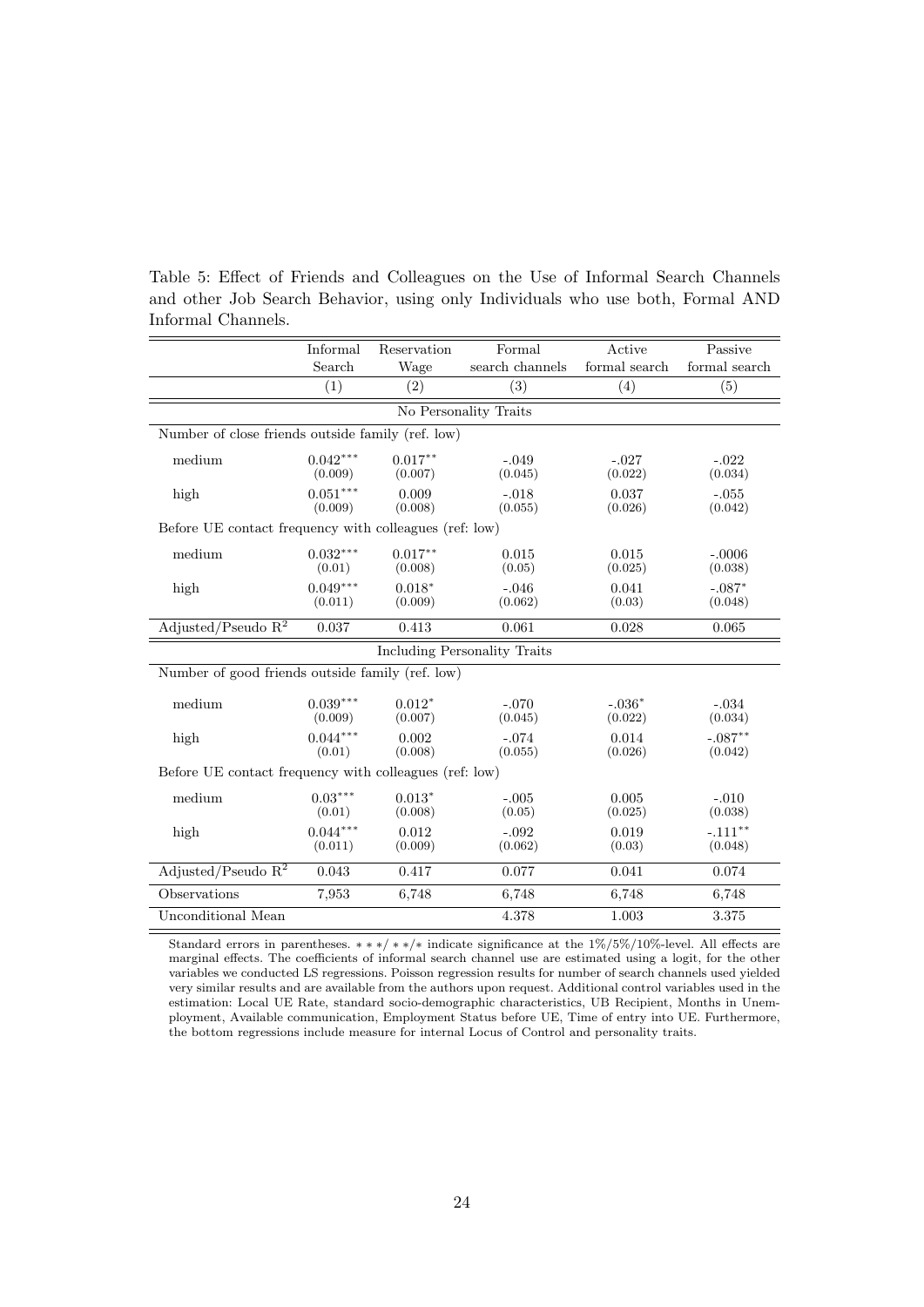|                                                   | Informal               | Reservation | Formal          | Active          | Passive       |  |  |  |
|---------------------------------------------------|------------------------|-------------|-----------------|-----------------|---------------|--|--|--|
|                                                   | Search                 | Wage        | search channels | formal search   | formal search |  |  |  |
|                                                   | (1)                    | (2)         | (3)             | (4)             | (5)           |  |  |  |
| Interaction Friends and Colleagues (ref. Low-Low) |                        |             |                 |                 |               |  |  |  |
| Medium-Low                                        | $0.026***$             | 0.009       | $-.119$         | $-.102**$       | $-.018$       |  |  |  |
|                                                   | (0.013)                | (0.013)     | (0.079)         | (0.04)          | (0.062)       |  |  |  |
| High-Low                                          | $0.052^{\ast\ast\ast}$ | $-.005$     | $-.266***$      | $-.130^{***}\,$ | $-.135*$      |  |  |  |
|                                                   | (0.014)                | (0.015)     | (0.1)           | (0.048)         | (0.077)       |  |  |  |
| Low-Medium                                        | 0.021                  | 0.011       | $-.073$         | $-.073*$        | 0.0008        |  |  |  |
|                                                   | (0.014)                | (0.013)     | (0.083)         | (0.04)          | (0.063)       |  |  |  |
| Medium-Medium                                     | $0.064***$             | $0.026***$  | $-.148***$      | $-.090**$       | $-.058$       |  |  |  |
|                                                   | (0.012)                | (0.012)     | (0.075)         | (0.037)         | (0.058)       |  |  |  |
| High-Medium                                       | $0.061***$             | 0.006       | $-.097$         | $-.011$         | $-.085$       |  |  |  |
|                                                   | (0.012)                | (0.014)     | (0.088)         | (0.043)         | (0.068)       |  |  |  |
| $Low-High$                                        | $0.051^{\ast\ast\ast}$ | 0.002       | $-.263**$       | $-.098*$        | $-.165*$      |  |  |  |
|                                                   | (0.016)                | (0.017)     | (0.122)         | (0.056)         | (0.095)       |  |  |  |
| Medium-High                                       | $0.07***$              | 0.013       | $-.212**$       | $-.071$         | $-.141**$     |  |  |  |
|                                                   | (0.012)                | (0.014)     | (0.09)          | (0.044)         | (0.069)       |  |  |  |
| High-High                                         | $0.062***$             | $0.031*$    | $-.165$         | 0.009           | $-.175***$    |  |  |  |
|                                                   | (0.014)                | (0.016)     | (0.105)         | (0.051)         | (0.082)       |  |  |  |
| Adjusted/Pseudo $R^2$                             | 0.044                  | 0.417       | 0.078           | 0.042           | 0.074         |  |  |  |
| Observations                                      | 7,953                  | 6,748       | 6,748           | 6,748           | 6,748         |  |  |  |
| Unconditional Mean                                |                        |             | 4.378           | 1.003           | 3.375         |  |  |  |

Table 6: Effect of Friends and Colleagues on the Use of Informal Search Channels and other Job Search Choices, using only Individuals who use both, Formal AND Informal Search Channels.

Standard errors in parentheses. ∗ ∗ ∗/ ∗ ∗/∗ indicate significance at the 1%/5%/10%-level. All effects are marginal effects. The coefficients of informal search channel use are estimated using a logit, for the other variables we conducted LS regressions. Poisson regression results for number of search channels used yielded very similar results and are available from the authors upon request. Additional control variables used in the estimation: Local UE Rate, standard socio-demographic characteristics, UB Recipient, Months in Unemployment, Available communication, Employment Status before UE, Time of entry into UE, a measure for internal Locus of Control and personality traits.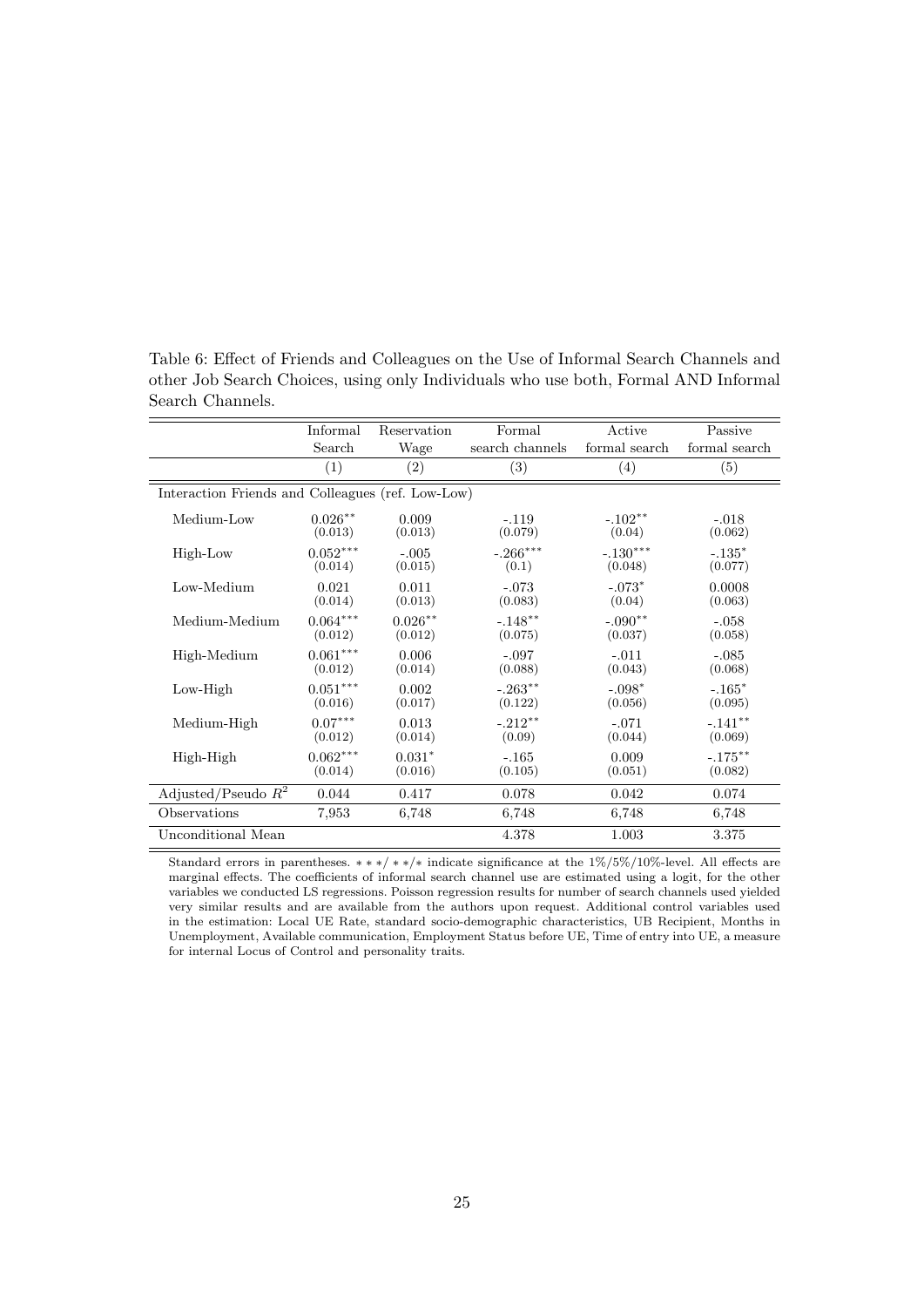# A Appendix: Sensitivity Analysis

Table A.1: Effect of Friends and Colleagues on the Use of Informal Search Channels and other Job Search Choices, including Individuals who do not use Informal Search Channels.

|                                                        | Informal              | Reservation           | Formal             | Active            | Passive               |  |  |
|--------------------------------------------------------|-----------------------|-----------------------|--------------------|-------------------|-----------------------|--|--|
|                                                        | Search                | Wage                  | search channels    | formal search     | formal search         |  |  |
|                                                        | $\left( 1\right)$     | $\left( 2\right)$     | (3)                | $\left(4\right)$  | (5)                   |  |  |
| Number of close friends outside family (ref. low)      |                       |                       |                    |                   |                       |  |  |
| medium                                                 | $0.039***$<br>(0.009) | $0.015***$<br>(0.006) | $-.004$<br>(0.041) | $-.011$<br>(0.02) | 0.007<br>(0.032)      |  |  |
| high                                                   | $0.044***$<br>(0.01)  | 0.004<br>(0.008)      | $-.037$<br>(0.051) | 0.024<br>(0.024)  | $-.061$<br>(0.039)    |  |  |
| Before UE contact frequency with colleagues (ref: low) |                       |                       |                    |                   |                       |  |  |
| medium                                                 | $0.03***$<br>(0.01)   | $0.013*$<br>(0.007)   | 0.011<br>(0.047)   | 0.011<br>(0.023)  | $-.0006$<br>(0.036)   |  |  |
| high                                                   | $0.044***$<br>(0.011) | 0.011<br>(0.009)      | $-.070$<br>(0.058) | 0.022<br>(0.028)  | $-.091***$<br>(0.045) |  |  |
| Adjusted/Pseudo $R^2$                                  | 0.043                 | 0.42                  | 0.075              | 0.04              | 0.074                 |  |  |
| Observations                                           | 7,953                 | 7.953                 | 7,953              | 7.953             | 7,953                 |  |  |
| Unconditional Mean-                                    |                       |                       | 4.253              | .9652             | 3.288                 |  |  |

Standard errors in parentheses. ∗ ∗ ∗/ ∗ ∗/∗ indicate significance at the 1%/5%/10%-level. All effects are marginal effects. The coefficients of informal search channel use are estimated using a logit, for the other variables we conducted LS regressions. variables. Poisson regression results for number of search channels used yielded very similar results and are available from the authors upon request. Additional control variables used in the estimation: Local UE Rate, standard socio-demographic characteristics, UB Recipient, Months in Unemployment, Available communication, Employment Status before UE, Time of entry into UE, the bottom regressions include measure for internal Locus of Control and personality traits.